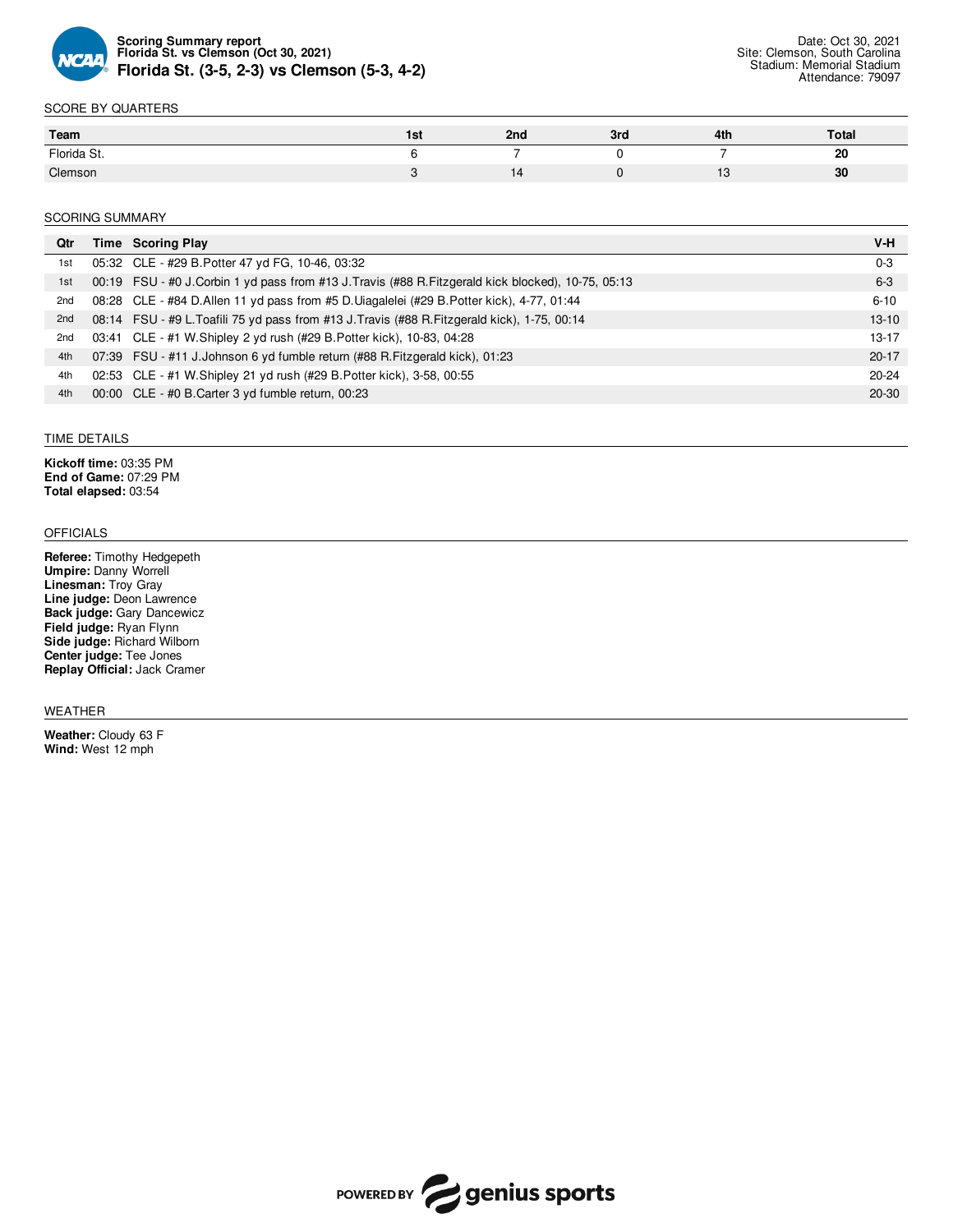

| <b>Team Statistics report</b><br>Florida St. vs Clemson (Oct 30, 2021) |                           | Date: Oct 30, 2021<br>Site: Clemson, South Carolina<br>Stadium: Memorial Stadium<br>Attendance: 79097 |
|------------------------------------------------------------------------|---------------------------|-------------------------------------------------------------------------------------------------------|
| <b>FULL GAME</b>                                                       | <b>FSU</b>                | <b>CLE</b>                                                                                            |
| <b>FIRST DOWNS</b>                                                     | 12                        | 22                                                                                                    |
| Rushing                                                                | $\ensuremath{\mathsf{3}}$ | 9                                                                                                     |
| Passing                                                                | 9                         | 10                                                                                                    |
| Penalty                                                                | $\pmb{0}$                 | $\mathbf{3}$                                                                                          |
| <b>NET YARDS RUSHING</b>                                               | 65                        | 188                                                                                                   |
| <b>Rushing Attempts</b>                                                | 34                        | 43                                                                                                    |
| Average Per Rush                                                       | 1.9                       | 4.4                                                                                                   |
| <b>Rushing Touchdowns</b>                                              | $\mathbf 0$               | $\overline{2}$                                                                                        |
| <b>Yards Gained Rushing</b>                                            | 108                       | 223                                                                                                   |
| Yards Lost Rushing                                                     | 43                        | 35                                                                                                    |
| <b>NET YARDS PASSING</b>                                               | 176                       | 189                                                                                                   |
| Completions-Attempts-Int                                               | 14-22-0                   | 19-31-1                                                                                               |
| Average Per Attempt                                                    | 8.0                       | 6.1                                                                                                   |
| Average Per Completion                                                 | 12.6                      | 9.9                                                                                                   |
| Passing Touchdowns                                                     | $\overline{c}$            | $\mathbf{1}$                                                                                          |
| <b>TOTAL OFFENSE YARDS</b>                                             | 241                       | 377                                                                                                   |
| Total offense plays                                                    | 56                        | 74                                                                                                    |
| Average Gain Per Play                                                  | 4.3                       | 5.1                                                                                                   |
| Fumbles: Number-Lost                                                   | $3 - 2$                   | $2 - 2$                                                                                               |
| Penalties: Number-Yards                                                | $9 - 85$                  | $6 - 25$                                                                                              |
| <b>PUNTS-YARDS</b>                                                     | 8-340                     | 4-206                                                                                                 |
| Average Yards Per Punt                                                 | 42.5                      | 51.5                                                                                                  |
| Net Yards Per Punt                                                     | 40.4                      | 48.8                                                                                                  |
| Inside 20                                                              | 3                         | $\overline{4}$                                                                                        |
| 50+ Yards                                                              | 1                         | $\mathbf{2}$                                                                                          |
| Touchbacks                                                             | $\pmb{0}$                 | $\mathbf 0$                                                                                           |
| Fair catch                                                             | 5                         | 0                                                                                                     |
| <b>KICKOFF-YARDS</b>                                                   | 4-261                     | 5-325                                                                                                 |
| Average Yards Per Kickoff                                              | 65.2                      | 65.0                                                                                                  |
| Net Yards Per Kickoff                                                  | 40                        | 39.8                                                                                                  |
| Touchbacks                                                             | 1                         | $\overline{4}$                                                                                        |
| <b>Fair Catch Yards</b>                                                | $\mathbf 0$               | $\pmb{0}$                                                                                             |
| Punt returns: Number-Yards-TD                                          | $1 - 11 - 0$              | $1 - 17 - 0$                                                                                          |
| Average Per Return                                                     | 11.0                      | 17.0                                                                                                  |
| Kickoff returns: Number-Yds-TD                                         | $1 - 26 - 0$              | $2 - 42 - 0$                                                                                          |
| Average Per Return                                                     | 26.0                      | 21.0                                                                                                  |
| Interceptions: Number-Yds-TD                                           | $1 - 2 - 0$               | $0 - 0 - 0$                                                                                           |
| Fumble Returns: Number-Yds-TD                                          | $1 - 6 - 1$               | $1 - 3 - 1$                                                                                           |
| Miscellaneous Yards                                                    | 0                         | $\mathbf 0$                                                                                           |
| Possession Time                                                        | 28:55                     | 27:33                                                                                                 |
| 1st Quarter                                                            | 09:19                     | 05:41                                                                                                 |
| 2nd Quarter                                                            | 05:11                     | 09:49                                                                                                 |
| 3rd Quarter                                                            | 08:41                     | 02:47                                                                                                 |
| 4th Quarter                                                            | 05:44                     | 09:16                                                                                                 |
| Third-Down Conversions                                                 | $4 - 13$                  | $4 - 14$                                                                                              |
| Fourth-Down Conversions                                                | $0 - 1$                   | $0-0$                                                                                                 |
| Red-Zone Scores-Chances                                                | $1 - 1$                   | $2 - 4$                                                                                               |
| Touchdowns                                                             | $1 - 1$                   | $2 - 4$                                                                                               |
| Field goals                                                            | $0 - 1$                   | $0 - 4$                                                                                               |
| Sacks By: Number-Yards                                                 | $3 - 22$                  | 6-39                                                                                                  |
| PAT Kicks                                                              | $2 - 3$                   | $3-3$                                                                                                 |
| <b>Field Goals</b>                                                     | $0-0$                     | $1 - 4$                                                                                               |
| Points off Turnover                                                    | $\overline{7}$            | 6                                                                                                     |

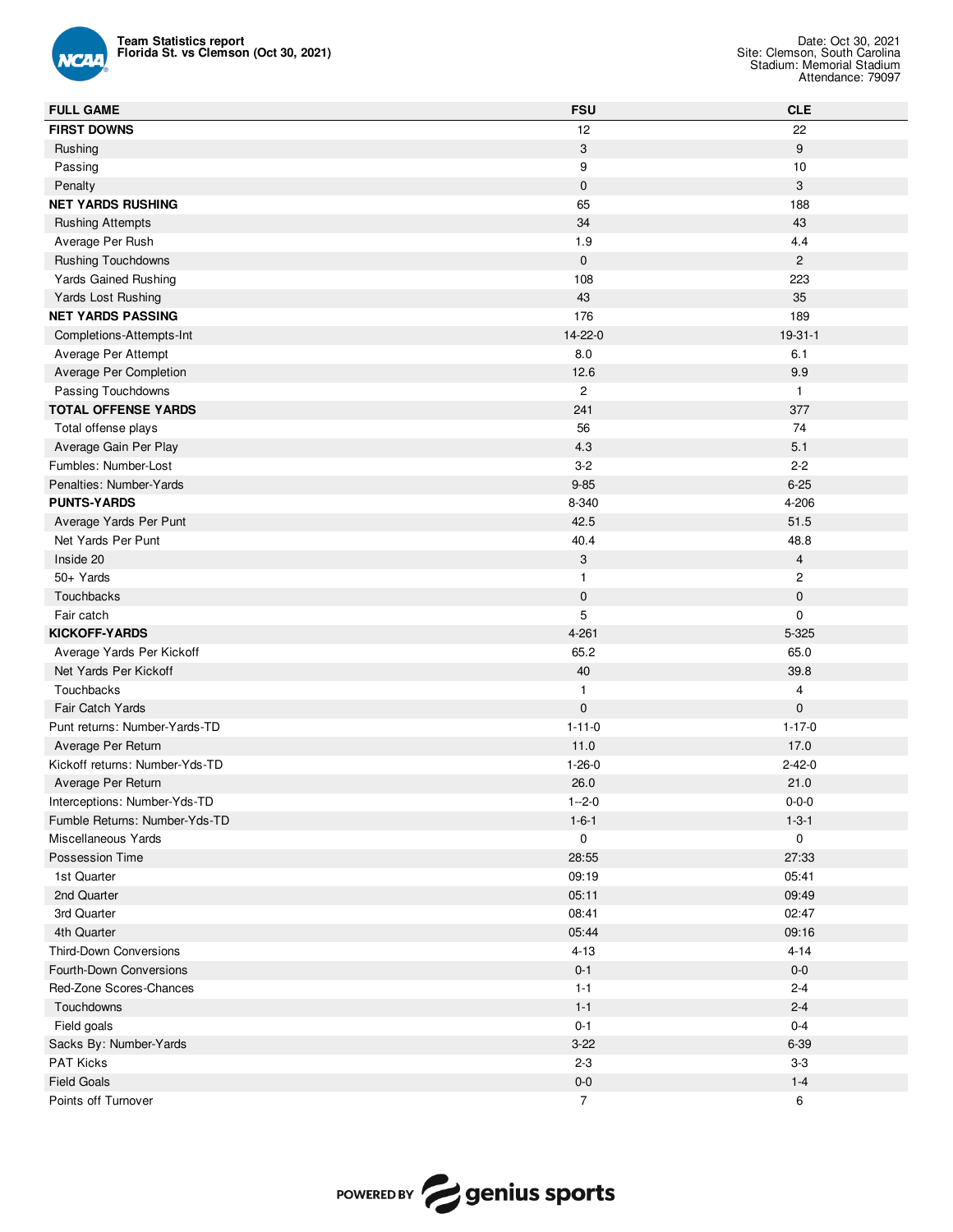

# FULL GAME

## **FLORIDA ST.**

| <b>RUSHING</b>          |           |         | No.        |         | Gain           | Loss           | Net            | TD         | Lg             |  | Avg         |
|-------------------------|-----------|---------|------------|---------|----------------|----------------|----------------|------------|----------------|--|-------------|
| Jashaun Corbin          |           |         | 9          |         | 36             | 5              | 31             | 0          | 24             |  | 3.4         |
| <b>Treshaun Ward</b>    |           |         | 5          |         | 21             | 0              | 21             | 0          | 11             |  | 4.2         |
| Lawrance Toafili        |           |         | 4          |         | 17             | 0              | 17             | 0          | 8              |  | 4.2         |
| <b>Maurice Smith</b>    |           |         | 0          |         | $\overline{0}$ | 0              | 0              | 0          | 0              |  | 0.0         |
| Jordan Travis           |           |         | 16         |         | 34             | 38             | -4             | $\Omega$   | 12             |  | $-0.2$      |
|                         | Totals:   |         | 34         |         | 108            | 43             | 65             |            | 24<br>0        |  | 1.9         |
| <b>PASSING</b>          |           |         |            | $C-A-I$ |                | Yds            | <b>TD</b>      |            | Long           |  | <b>Sack</b> |
| Jordan Travis           |           |         |            | 14-22-0 |                | 176            | $\overline{2}$ |            | 75             |  | 6           |
|                         |           | Totals: |            | 14-22-0 |                | 176            | $\overline{2}$ |            | 75             |  | 6           |
| <b>RECEIVING</b>        |           |         | <b>TAR</b> |         | No.            | Yards          |                | <b>YAC</b> | <b>TD</b>      |  | Long        |
| Jordan Wilson           |           |         | 3          |         | 3              | 36             |                | 9          | 0              |  | 24          |
| Keyshawn Helton         |           |         | 4          |         | 2              | 38             |                | 6          | 0              |  | 24          |
| Darion Williamson       |           |         | 2          |         | 2              | 22             |                | 4          | 0              |  | 15          |
| Ontaria Wilson          |           |         | 3          |         | 2              | 14             |                | 1          | 0              |  | 15          |
| Lawrance Toafili        |           |         | 1          |         | $\mathbf{1}$   | 68             |                | 61         | 1              |  | 75          |
| Malik McClain           |           |         | 2          |         | 1              | 15             |                | 0          | 0              |  | 15          |
| Kentron Poitier         |           |         | 1          |         | 1              | 5              |                | 0          | 0              |  | 5           |
| Jashaun Corbin          |           |         | 1          |         | 1              | 1              |                | 3          | 1              |  | 1           |
| <b>Treshaun Ward</b>    |           |         | 1          |         | 1              | $-18$          |                | -25        | 0              |  | 0           |
| <b>Andrew Parchment</b> |           |         | 1          |         | 0              | 27             |                | 0          | 0              |  | 27          |
| Jadarius Green-McKnight |           |         | 1          |         | 0              | 0              |                | 0          | 0              |  | 0           |
| Jordan Travis           |           |         | 0          |         | 0              | -32            |                | 0          | 0              |  | $\mathbf 0$ |
|                         |           | Totals: | 20         |         | 14             | 176            |                | 59         | $\overline{2}$ |  | 75          |
| <b>PUNTING</b>          |           |         | No.        |         | Yds            | Avg            | Long           |            | In20           |  | TВ          |
| Alex Mastromanno        |           |         | 8          |         | 340            | 42.5           |                | 52         | 3              |  | 0           |
|                         |           | Totals: | 8          |         | 340            | 42.5           |                | 52         | 3              |  | 0           |
| <b>RETURNS</b>          |           | Punt    |            |         |                | <b>Kickoff</b> |                |            | Intercept      |  |             |
|                         | <b>No</b> | Yds     | Lg         |         | <b>No</b>      | Yds            | Lg             | <b>No</b>  | Yds            |  | Lg          |
| <b>Treshaun Ward</b>    | 1         | 11      | 11         |         | 1              | 26             | 26             | 0          | 0              |  | 0           |
| <b>Omarion Cooper</b>   | 0         | 0       | 0          |         | 0              | 0              | 0              | 1          | $-2$           |  | 0           |
| Totals:                 | 1         | 11      | 11         |         | 1              | 26             | 26             | 1          | -2             |  | 0           |
| <b>FIELD GOALS</b>      |           |         | Qtr        |         |                | Time           | <b>Dist</b>    |            |                |  | Result      |

## **CLEMSON**

| <b>RUSHING</b>      | No. |     | Gain Loss Net TD |     |              | La | Ava    |
|---------------------|-----|-----|------------------|-----|--------------|----|--------|
| <b>Will Shipley</b> | 25  | 128 | 0                | 128 | 2            | 22 | 5.1    |
| <b>Phil Mafah</b>   | 9   | 80  |                  | 69  | 0            | 63 | 7.7    |
| DJ Uiagalelei       | 9   | 15  | 24               | -9  |              | 5  | $-1.0$ |
| Totals:             | 43  | 223 | 35               | 188 | $\mathbf{2}$ | 63 | 4.4    |

| <b>PASSING</b>       |         | $C-A-I$        |                | Yds   | <b>TD</b> |                | Long     | <b>Sack</b> |
|----------------------|---------|----------------|----------------|-------|-----------|----------------|----------|-------------|
| DJ Uiagalelei        |         | $19-31-1$      |                | 189   |           |                | 29       | 3           |
|                      | Totals: | $19 - 31 - 1$  |                | 189   | 1         |                | 29       | 3           |
| <b>RECEIVING</b>     |         | TAR.           | No.            | Yards |           | <b>YAC</b>     | TD       | Long        |
| Justyn Ross          |         | 8              | 6              | 85    |           | 47             | 0        | 25          |
| <b>Will Shipley</b>  |         | 6              | 4              | 24    |           | 32             | 0        | 14          |
| Joseph Ngata         |         | 4              | 3              | 52    |           | 14             | 0        | 29          |
| Davis Allen          |         | $\overline{2}$ | $\overline{2}$ | 14    |           | $\overline{7}$ | 1        | 11          |
| Jake Briningstool    |         | 1              | 1              | 11    |           | $\Omega$       | $\Omega$ | 11          |
| <b>Beaux Collins</b> |         | 1              | 1              | 9     |           | 4              | $\Omega$ | 9           |
| E.J. Williams        |         | 2              | 1              | $-2$  |           | 1              | 0        | $\Omega$    |
| Phil Mafah           |         | $\overline{2}$ | 1              | $-4$  |           | 1              | $\Omega$ | $\Omega$    |
| Ajou Ajou            |         | 1              | $\Omega$       | 0     |           | 0              | 0        | $\Omega$    |
|                      | Totals: | 27             | 19             | 189   |           | 106            | 1        | 29          |

| <b>PUNTING</b>     |           |                | No.         | Yds        | Avg            | Long        |    | In20         | TВ           | <b>PUNTING</b>      |           |              | No.             | Yds          | Avg       | Long        |                | In20          | TВ        |  |  |
|--------------------|-----------|----------------|-------------|------------|----------------|-------------|----|--------------|--------------|---------------------|-----------|--------------|-----------------|--------------|-----------|-------------|----------------|---------------|-----------|--|--|
| romanno            |           |                | 8           | 340        | 42.5           | 52          |    | 3            | $\mathbf 0$  | <b>Will Spiers</b>  |           |              | 4               | 206          | 51.5      | 56          |                | 4             | $\Omega$  |  |  |
|                    |           | <b>Totals:</b> | 8           | 340        | 42.5           | 52          |    | 3            | 0            |                     |           | Totals:      | 4               | 206          | 51.5      | 56          |                | 4             | 0         |  |  |
| <b>TURNS</b>       |           | Punt           |             |            | <b>Kickoff</b> |             |    | Intercept    |              | <b>RETURNS</b>      |           | Punt         |                 |              |           |             | <b>Kickoff</b> |               | Intercept |  |  |
|                    | <b>No</b> | <b>Yds</b>     | Lg          | No         | Yds            | Lg          | No | Yds          | Lg           |                     | <b>No</b> | Yds          | Lg              | No           | Yds       | Lg          | No             | Yds           | Lg        |  |  |
| Ward               |           | 11             | 11          |            | 26             | 26          | 0  | 0            | $\Omega$     | Will Brown          |           | 17           | 17              | 0            | $\Omega$  | 0           | 0              | 0             | $\Omega$  |  |  |
| Cooper             | 0         | 0              | $\Omega$    | $\Omega$   | $\Omega$       | $\Omega$    |    | $-2$         | $\mathbf{0}$ | <b>Will Shipley</b> | $\Omega$  | $\mathbf{0}$ | $\Omega$        | 2            | 42        | 26          | 0              | $\Omega$      | $\Omega$  |  |  |
| Totals:            |           | 11             | 11          |            | 26             | 26          |    | $-2$         | $\mathbf{0}$ | Totals:             |           | 17           | 17              | $\mathbf{2}$ | 42        | 26          | 0              | 0             | $\Omega$  |  |  |
| <b>FIELD GOALS</b> |           |                | Qtr         |            | Time           | <b>Dist</b> |    | Result       |              | <b>FIELD GOALS</b>  |           |              | Qtr             |              | Time      | <b>Dist</b> |                | Result        |           |  |  |
|                    |           |                |             |            |                |             |    |              |              | <b>B.T. Potter</b>  |           |              | 1st             | 05:32        |           | 47          |                | GOOD          |           |  |  |
|                    |           |                |             |            |                |             |    |              |              | <b>B.T. Potter</b>  |           |              | 2 <sub>nd</sub> | 12:12        |           | 49          |                | <b>MISSED</b> |           |  |  |
|                    |           |                |             |            |                |             |    |              |              | <b>B.T. Potter</b>  |           |              | 3rd             |              | 10:57     | 37          |                | <b>MISSED</b> |           |  |  |
|                    |           |                |             |            |                |             |    |              |              | <b>B.T. Potter</b>  |           |              | 4th             |              | 11:00     | 30          |                | <b>MISSED</b> |           |  |  |
| <b>KICKOFFS</b>    |           |                | No.         | Yards      |                | Avg         |    | <b>TB</b>    | <b>OB</b>    | <b>KICKOFFS</b>     |           |              | No.             | Yards        |           | Avg         |                | ТB            | <b>OB</b> |  |  |
| othaus             |           |                | 4           | 261        |                | 65.2        |    |              |              | <b>B.T. Potter</b>  |           |              | 5               | 325          |           | 65.0        |                | 4             | 0         |  |  |
| <b>ALL-PURPOSE</b> |           |                | <b>Rush</b> | <b>Rcv</b> | <b>KR</b>      | PR          |    | <b>IR</b>    | <b>Total</b> | <b>ALL-PURPOSE</b>  |           |              | <b>Rush</b>     | <b>Rcv</b>   | <b>KR</b> | <b>PR</b>   | <b>IR</b>      |               | Total     |  |  |
| Toafili            |           |                | 17          | 68         | $\Omega$       | $\Omega$    |    | $\Omega$     | 85           | <b>Will Shipley</b> |           |              | 128             | 24           | 42        | $\Omega$    | $\Omega$       |               | 194       |  |  |
| Ward               |           |                | 21          | $-18$      | 26             | 11          |    | $\mathbf{0}$ | 40           | <b>Justyn Ross</b>  |           |              | $\Omega$        | 85           | 0         | 0           | $\Omega$       |               | 85        |  |  |
| l Helton           |           |                | 0           | 38         | 0              | $\Omega$    |    | $\Omega$     | 38           | Phil Mafah          |           |              | 69              | -4           | $\Omega$  | 0           | $\Omega$       |               | 65        |  |  |
| Ison               |           |                | $\Omega$    | 36         | $\Omega$       | $\mathbf 0$ |    | 0            | 36           | Joseph Ngata        |           |              | 0               | 52           | 0         | 0           | $\Omega$       |               | 52        |  |  |

| <b>ALL-PURPOSE</b>   | Rush     | Rcv   | <b>KR</b> | <b>PR</b> | IR | Total |
|----------------------|----------|-------|-----------|-----------|----|-------|
| Lawrance Toafili     | 17       | 68    | 0         | 0         |    | 85    |
| <b>Treshaun Ward</b> | 21       | $-18$ | 26        |           |    | 40    |
| Keyshawn Helton      | 0        | 38    | 0         | 0         |    | 38    |
| Jordan Wilson        | $\Omega$ | 36    | 0         | 0         |    | 36    |
| <b>FUMBLES</b>       |          |       |           |           |    |       |

Parker Grothaus | 4 | 261 | 65.2 | 1 | 1

Florida St. - Jordan Travis 1-0,Treshaun Ward 1-1,Lawrance Toafili 1-1 Clemson - E.J. Williams 1-1,DJ Uiagalelei 1-1

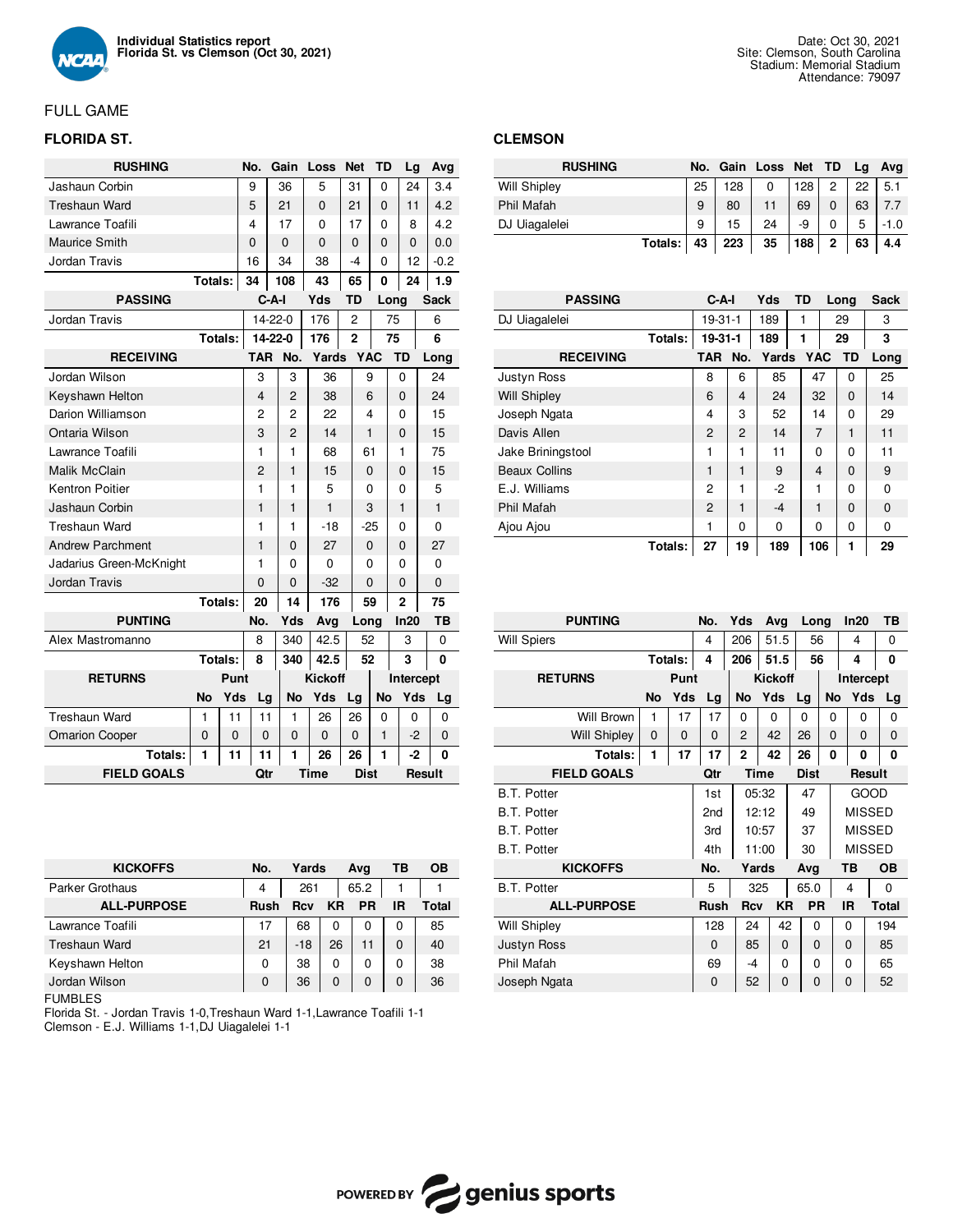

## FULL GAME **FLORIDA ST.**

| #         | Name                  | Solo           | Ast            | Total          | Sacks-Yds  | <b>TFL-Yds</b> | FF           | FR-Yds  | Int-Yds | <b>BrUp</b>    | <b>Blks</b>  | QBH            |
|-----------|-----------------------|----------------|----------------|----------------|------------|----------------|--------------|---------|---------|----------------|--------------|----------------|
| 46        | DJ Lundy              | 8              | 3              | 11             | $0.0 - 0$  | $0.5 - 1$      | $\mathbf 0$  | $0-0$   | $0-0$   | 0              | $\mathbf 0$  | 0              |
| 27        | Akeem Dent            | 5              | $\overline{4}$ | 9              | $0.0 - 0$  | $0.0 - 0$      | $\mathbf{0}$ | $0-0$   | $0-0$   | $\mathbf{1}$   | $\mathbf{0}$ | $\mathbf{1}$   |
|           | Keir Thomas           | 4              | $\overline{c}$ | 6              | $1.5 - 6$  | $2.5 - 10$     | 0            | $0-0$   | $0-0$   | $\mathbf 0$    | 0            | $\overline{c}$ |
| <b>20</b> | Kalen DeLoach         | $\overline{4}$ | 2              | 6              | $0.0 - 0$  | $0.0 - 0$      | $\mathbf{0}$ | $0-0$   | $0-0$   | $\mathbf{0}$   | $\mathbf{0}$ | $\mathbf{1}$   |
| 10        | Jammie Robinson       | $\overline{2}$ | 4              | 6              | $0.0 - 0$  | $1.0 - 2$      | 1            | $0-0$   | $0-0$   | 0              | 0            | $\mathbf 0$    |
| 3         | Jarvis Brownlee       | 3              | 2              | 5              | $0.0 - 0$  | $0.0 - 0$      | $\mathbf{0}$ | $0-0$   | $0-0$   | $\mathbf{0}$   | $\mathbf{0}$ | $\mathbf{0}$   |
| 11        | Jermaine Johnson      | 4              | $\mathbf 0$    | 4              | $1.0 - 12$ | $2.0 - 13$     | $\mathbf 1$  | $1 - 6$ | $0-0$   | $\mathbf 0$    | $\mathbf 0$  | $\mathbf 0$    |
| 91        | Robert Cooper         | 3              |                | $\overline{4}$ | $0.0 - 0$  | $0.0 - 0$      | $\mathbf{0}$ | $0-0$   | $0 - 0$ | $\mathbf{0}$   | $\mathbf{0}$ | $\mathbf{0}$   |
| 0         | Fabien Lovett         | 3              | $\mathbf 0$    | 3              | $0.0 - 0$  | $1.0 - 2$      | $\mathbf 0$  | $0-0$   | $0-0$   | $\mathbf 0$    | 0            | $\mathbf 0$    |
| 26        | Kevin Knowles II      | $\overline{c}$ |                | 3              | $0.0 - 0$  | $0.5 - 0$      | $\mathbf 0$  | $0-0$   | $0-0$   | $\mathbf 0$    | 0            | $\mathbf 0$    |
| 99        | Malcolm Ray           | 2              |                | 3              | $0.5 - 4$  | $1.5 - 10$     | 0            | $0-0$   | $0-0$   | $\mathbf 0$    | 0            |                |
| 55        | Derrick McLendon II   |                | 2              | 3              | $0.0 - 0$  | $0.0 - 0$      | $\mathbf 0$  | $0-0$   | $0-0$   | $\mathbf 0$    | $\mathbf 0$  | 0              |
|           | Jarrian Jones         | $\overline{c}$ | $\mathbf 0$    | 2              | $0.0 - 0$  | $0.0 - 0$      | $\mathbf 0$  | $0-0$   | $0-0$   | 0              | 0            | $\mathbf 0$    |
| 33        | Amari Gainer          |                |                | 2              | $0.0 - 0$  | $1.0 - 4$      | $\mathbf{0}$ | $1-0$   | $0-0$   | $\mathbf{1}$   | $\mathbf{0}$ | $\mathbf{0}$   |
| 19        | <b>Wyatt Rector</b>   |                | $\Omega$       |                | $0.0 - 0$  | $0.0 - 0$      | $\mathbf 0$  | $0-0$   | $0-0$   | $\mathbf 0$    | 0            | $\mathbf 0$    |
| 30        | Quashon Fuller        | $\mathbf{1}$   | $\mathbf{0}$   | $\mathbf{1}$   | $0.0 - 0$  | $1.0 - 3$      | $\mathbf{0}$ | $0-0$   | $0-0$   | $\mathbf{0}$   | $\mathbf{0}$ | $\mathbf{0}$   |
| 18        | Travis Jay            | 0              |                |                | $0.0 - 0$  | $0.0 - 0$      | 0            | $0-0$   | $0-0$   | 0              | 0            | 0              |
| 22        | TJ Davis              | $\Omega$       |                | $\mathbf 1$    | $0.0 - 0$  | $0.0 - 0$      | $\mathbf{0}$ | $0-0$   | $0-0$   | $\mathbf{0}$   | $\mathbf{0}$ | $\mathbf{0}$   |
| 41        | Joe Lang              | $\Omega$       |                |                | $0.0 - 0$  | $0.0 - 0$      | 0            | $0-0$   | $0-0$   | $\mathbf 0$    | 0            | $\mathbf 0$    |
| 37        | <b>Omarion Cooper</b> | $\mathbf{0}$   | $\mathbf{0}$   | $\mathbf{0}$   | $0.0 - 0$  | $0.0 - 0$      | $\mathbf{0}$ | $0-0$   | $1 - 2$ | $\mathbf{0}$   | 0            | $\mathbf 0$    |
|           | <b>Totals</b>         | 46             | 26             | 72             | $3.0 - 22$ | 11.0-45        | $\mathbf{2}$ | $2 - 6$ | $1 - 2$ | $\overline{2}$ | 0            | 5              |

## **CLEMSON**

| #               | Name                   |               | Solo           | Ast            | <b>Total</b>   | Sacks-Yds  | <b>TFL-Yds</b> | <b>FF</b>    | FR-Yds  | Int-Yds | <b>BrUp</b>    | <b>Blks</b>  | QBH            |
|-----------------|------------------------|---------------|----------------|----------------|----------------|------------|----------------|--------------|---------|---------|----------------|--------------|----------------|
| 22              | <b>Trenton Simpson</b> |               | 5              | $\mathbf{1}$   | 6              | $1.0 - 1$  | $3.0 - 4$      | $\mathbf{0}$ | $0 - 0$ | $0-0$   | 0              | 0            | 0              |
| 98              | <b>Myles Murphy</b>    |               | $\overline{4}$ | 2              | 6              | $2.5 - 18$ | $3.5 - 21$     | $\mathbf{0}$ | $0 - 0$ | $0-0$   | 0              | $\mathbf{1}$ | $\mathbf 0$    |
| 25              | Jalyn Phillips         |               | 3              | $\overline{c}$ | 5              | $0.0 - 0$  | $0.0 - 0$      | 0            | $0-0$   | $0-0$   | $\mathbf 0$    | 0            | 1              |
| 47              | James Skalski          |               | 3              | 2              | 5              | $0.0 - 0$  | $0.0 - 0$      | $\mathbf{0}$ | $0 - 0$ | $0-0$   | 0              | $\mathbf{0}$ | $\mathbf 0$    |
| 3               | Xavier Thomas          |               | 4              | $\mathbf 0$    | $\overline{4}$ | $1.0 - 3$  | $1.0 - 3$      | $\mathbf{1}$ | $0 - 0$ | $0-0$   | $\mathbf 0$    | 0            | $\mathbf 0$    |
| 10              | <b>Baylon Spector</b>  |               | $\overline{2}$ | 2              | $\overline{4}$ | $0.5 - 4$  | $0.5 - 4$      | $\mathbf{0}$ | $0-0$   | $0-0$   | 0              | $\mathbf{0}$ | $\mathbf 0$    |
| 33              | Ruke Orhorhoro         |               |                | 2              | 3              | $0.5 - 9$  | $1.5 - 11$     | $\mathbf 0$  | $0-0$   | $0-0$   | 0              | 0            | $\mathbf 0$    |
| 13              | <b>Tyler Davis</b>     |               |                | $\overline{2}$ | 3              | $0.0 - 0$  | $0.0 - 0$      | $\mathbf{0}$ | $0-0$   | $0-0$   | 0              | $\mathbf{0}$ | $\overline{2}$ |
| 5               | K.J. Henry             |               | $\overline{2}$ | $\mathbf 0$    | $\overline{c}$ | $0.0 - 0$  | $0.0 - 0$      | 0            | $0-0$   | $0-0$   | $\mathbf 0$    | 0            | $\mathbf 0$    |
| 24              | Nolan Turner           |               | $\overline{2}$ | $\mathbf{0}$   | $\overline{2}$ | $0.0 - 0$  | $0.0 - 0$      | $\mathbf{0}$ | $0 - 0$ | $0-0$   | 0              | $\mathbf{0}$ | 1              |
|                 | Andrew Mukuba          |               |                |                | $\overline{c}$ | $0.0 - 0$  | $0.0 - 0$      | $\mathbf 0$  | $1 - 0$ | $0-0$   | 1              | $\mathbf 0$  | $\mathbf 0$    |
| 12 <sup>2</sup> | <b>Tyler Venables</b>  |               |                |                | $\overline{2}$ | $0.0 - 0$  | $0.0 - 0$      | $\mathbf{0}$ | $0 - 0$ | $0-0$   | 0              | $\mathbf{0}$ | $\mathbf{0}$   |
|                 | Justin Mascoll         |               |                | $\mathbf 0$    |                | $0.0 - 0$  | $0.0 - 0$      | 0            | $0-0$   | $0-0$   | $\mathbf 0$    | 0            | $\mathbf 0$    |
| 16              | Ray Thornton III       |               | 1              | $\mathbf{0}$   | $\mathbf{1}$   | $0.0 - 0$  | $0.0 - 0$      | $\mathbf 0$  | $0 - 0$ | $0-0$   | 0              | 0            | 0              |
| 10              | Joseph Ngata           |               |                | $\Omega$       |                | $0.0 - 0$  | $0.0 - 0$      | $\mathbf 0$  | $0 - 0$ | $0 - 0$ | 0              | 0            | $\mathbf 0$    |
| 20              | Nate Wiggins           |               | 1              | $\mathbf{0}$   |                | $0.0 - 0$  | $0.0 - 0$      | $\mathbf{0}$ | $0 - 0$ | $0 - 0$ | 0              | $\mathbf{0}$ | $\mathbf 0$    |
| 31              | Mario Goodrich         |               |                | $\mathbf 0$    |                | $0.0 - 0$  | $0.0 - 0$      | $\mathbf 0$  | $0-0$   | $0-0$   | 1              | $\mathbf 0$  | $\mathbf 0$    |
| 23              | Andrew Booth Jr.       |               | $\Omega$       | 1              | $\mathbf 1$    | $0.0 - 0$  | $0.0 - 0$      | $\mathbf{0}$ | $0 - 0$ | $0-0$   | 0              | $\mathbf{0}$ | $\mathbf{0}$   |
| 32              | Etinosa Reuben         |               | $\Omega$       |                |                | $0.5 - 4$  | $0.5 - 4$      | $\mathbf 0$  | $0-0$   | $0-0$   | $\mathbf 0$    | 0            | $\mathbf 0$    |
| 0               | <b>Barrett Carter</b>  |               | $\mathbf{0}$   |                |                | $0.0 - 0$  | $0.0 - 0$      | $\mathbf{0}$ | $1 - 3$ | $0-0$   | 0              | 0            | 1              |
|                 |                        | <b>Totals</b> | 34             | 18             | 52             | 6.0-39     | 10.0-47        | 1            | $2 - 3$ | $0-0$   | $\overline{2}$ | 1            | 5              |

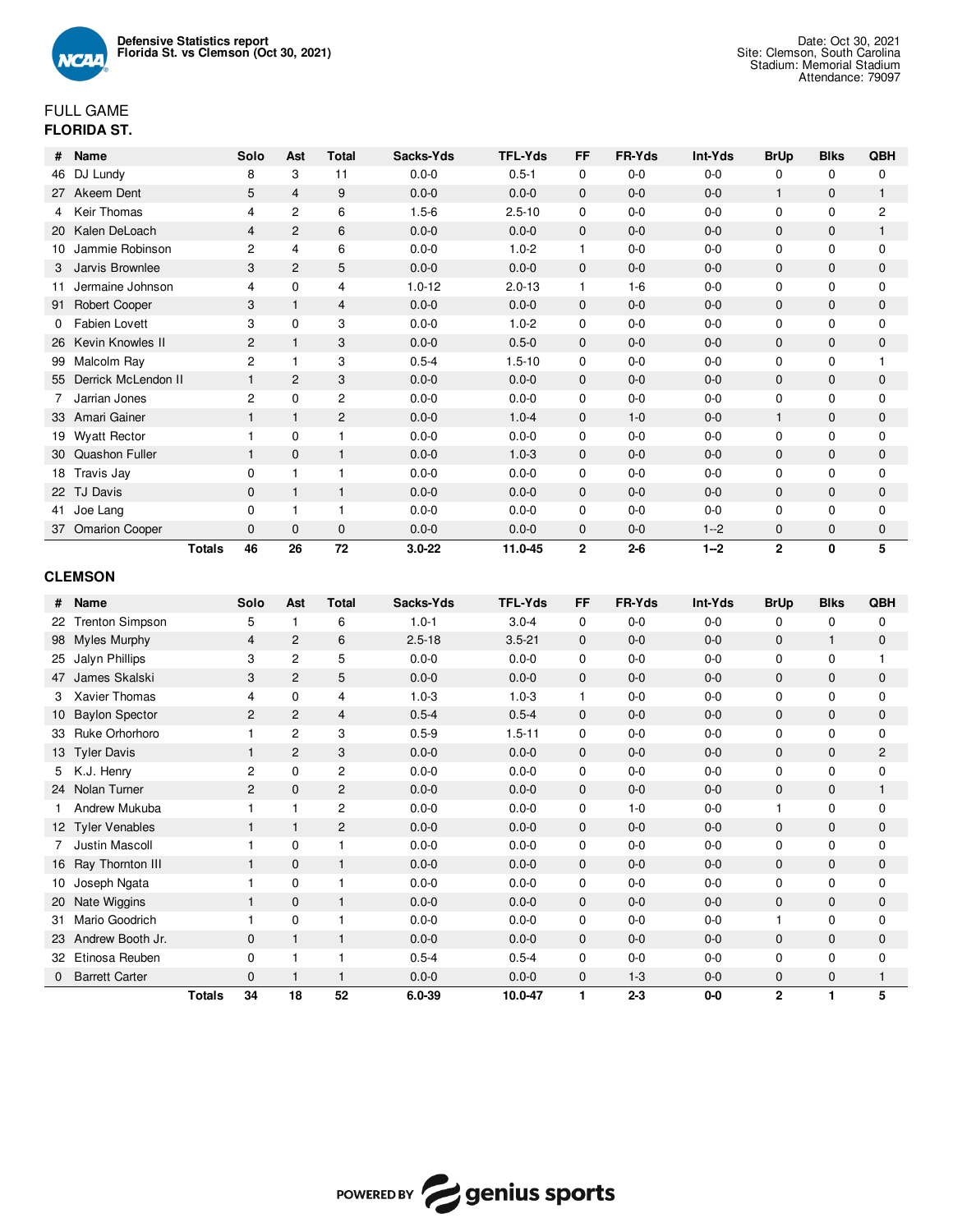

## **FLORIDA ST.**

|             |                        |                   |       | <b>Drive Started</b> | <b>Drive Ended</b> |                   |                |                 |                   | <b>Consumed</b> |
|-------------|------------------------|-------------------|-------|----------------------|--------------------|-------------------|----------------|-----------------|-------------------|-----------------|
| Team        | Qtr                    | <b>Spot</b>       | Time  |                      | <b>Obtained</b>    | <b>Spot</b>       | Time           | <b>How lost</b> | PI - Yds          | <b>TOP</b>      |
| <b>FSU</b>  | 1st                    | FSU08             | 13:10 |                      | Punt               | FSU <sub>28</sub> | 09:04          | Punt            | $6 - 20$          | 04:06           |
| <b>FSU</b>  |                        | <b>FSU25</b>      | 05:32 |                      | Kickoff            | CLE00             | 00:19          | *TOUCHDOWN      | $10 - 75$         | 05:13           |
| <b>FSU</b>  | 2nd                    | FSU31             | 12:12 |                      | FieldGoalMissed    | <b>FSU35</b>      | 10:12          | Punt            | $3 - 3$           | 02:00           |
| <b>FSU</b>  |                        | FSU <sub>25</sub> | 08:28 |                      | Kickoff            | CLE00             | 08:14          | *TOUCHDOWN      | $1 - 75$          | 00:14           |
| <b>FSU</b>  |                        | <b>FSU25</b>      | 03:41 |                      | Kickoff            | FSU <sub>27</sub> | 01:29          | Punt            | $3 - 2$           | 02:12           |
| <b>FSU</b>  |                        | FSU <sub>18</sub> | 00:45 |                      | Punt               | <b>FSU10</b>      | 00:00          | End of half     | $1 - -8$          | 00:45           |
| <b>FSU</b>  | 3rd                    | <b>FSU25</b>      | 15:00 |                      | Kickoff            | FSU <sub>49</sub> | 12:47          | Downs           | $5 - 24$          | 02:13           |
| <b>FSU</b>  |                        | <b>FSU20</b>      | 10:57 |                      | FieldGoalMissed    | <b>FSU45</b>      | 07:00          | Punt            | $8 - 25$          | 03:57           |
| <b>FSU</b>  |                        | CLE42             | 06:03 |                      | Interception       | CLE42             | 03:32          | Punt            | $3 - 0$           | 02:31           |
| <b>FSU</b>  | 4th                    | <b>FSU41</b>      | 13:52 |                      | Fumble             | <b>FSU46</b>      | 13:44          | Fumble          | $1 - 5$           | 00:08           |
| <b>FSU</b>  |                        | <b>FSU20</b>      | 11:00 |                      | FieldGoalMissed    | <b>FSU44</b>      | 09:02          | Punt            | $4 - 24$          | 01:58           |
| <b>FSU</b>  |                        | <b>FSU19</b>      | 05:36 |                      | Punt               | FSU <sub>20</sub> | 03:48          | Punt            | $3 - 1$           | 01:48           |
| <b>FSU</b>  |                        | <b>FSU26</b>      | 02:57 |                      | Kickoff            | FSU <sub>17</sub> | 01:26          | Punt            | $5 - -9$          | 01:31           |
| <b>FSU</b>  |                        | FSU09             | 00:23 |                      | Punt               | FSU03             | 00:00          | Fumble          | $3 - 6$           | 00:23           |
|             |                        |                   |       |                      |                    |                   |                |                 |                   |                 |
| Florida St. |                        |                   |       | Q <sub>1</sub>       | Q2                 | Q3                | Q <sub>4</sub> | H1              | H <sub>2</sub>    | Total           |
|             | Time of possession     |                   |       | 09:19                | 05:11              | 08:41             | 05:44          | 14:30           | 14:25             | 28:55           |
|             | 3rd down conversions   |                   |       | $3 - 4$              | $0 - 2$            | $1 - 4$           | $0 - 3$        | $3-6$           | $1 - 7$           | $4 - 13$        |
|             | Average field position |                   |       | FSU <sub>17</sub>    | <b>FSU25</b>       | FSU34             | <b>FSU23</b>   | <b>FSU22</b>    | FSU <sub>27</sub> | <b>FSU25</b>    |
|             | 4th down conversions   |                   |       | $0-0$                | $0 - 0$            | $0 - 1$           | $0-0$          | $0 - 0$         | $0 - 1$           | $0 - 1$         |

## **CLEMSON**

|                        |     | <b>Drive Started</b> |       |          |         |                   | <b>Drive Ended</b> |                | <b>Consumed</b>   |           |              |  |
|------------------------|-----|----------------------|-------|----------|---------|-------------------|--------------------|----------------|-------------------|-----------|--------------|--|
| Team                   | Qtr | Spot                 | Time  | Obtained |         | Spot              | Time               |                | <b>How lost</b>   | PI - Yds  | <b>TOP</b>   |  |
| <b>CLE</b>             | 1st | CLE35                | 15:00 | Kickoff  |         | CLE43             | 13:10              |                | Punt              | $3 - 8$   | 01:50        |  |
| <b>CLE</b>             |     | CLE24                | 09:04 | Punt     |         | <b>FSU30</b>      | 05:32              |                | *FIELD GOAL       | $10 - 46$ | 03:32        |  |
| <b>CLE</b>             |     | CLE <sub>25</sub>    | 00:19 | Kickoff  |         | FSU31             | 12:12              |                | Missed FG         | $10 - 44$ | 03:07        |  |
| <b>CLE</b>             | 2nd | CLE <sub>23</sub>    | 10:12 | Punt     |         | FSU00             | 08:28              |                | *TOUCHDOWN        | $4 - 77$  | 01:44        |  |
| <b>CLE</b>             |     | CLE <sub>17</sub>    | 08:09 | Kickoff  |         | FSU00             | 03:41              |                | *TOUCHDOWN        | $10 - 83$ | 04:28        |  |
| <b>CLE</b>             |     | CLE49                | 01:29 | Punt     |         | CLE39             | 00:45              |                | Punt              | $3 - 10$  | 00:44        |  |
| <b>CLE</b>             | 3rd | <b>FSU49</b>         | 12:47 | Downs    |         | <b>FSU20</b>      | 10:57              |                | Missed FG         | $5 - 29$  | 01:50        |  |
| <b>CLE</b>             |     | CLE <sub>16</sub>    | 07:00 | Punt     |         | CLE <sub>13</sub> | 06:03              |                | Interception      | $3 - 3$   | 00:57        |  |
| <b>CLE</b>             |     | CLE04                | 03:32 | Punt     |         | <b>FSU41</b>      | 13:52              |                | Fumble            | $10 - 55$ | 04:40        |  |
| <b>CLE</b>             | 4th | <b>FSU46</b>         | 13:44 | Fumble   |         | FSU <sub>13</sub> | 11:00              |                | Missed FG         | $8 - 33$  | 02:44        |  |
| <b>CLE</b>             |     | CLE <sub>14</sub>    | 09:02 | Punt     |         | CLE <sub>06</sub> | 07:39              |                | Fumble            | $3 - -8$  | 01:23        |  |
| <b>CLE</b>             |     | CLE38                | 07:33 | Kickoff  |         | CLE34             | 05:36              |                | Punt              | $3 - 4$   | 01:57        |  |
| <b>CLE</b>             |     | CLE42                | 03:48 | Punt     |         | FSU00             | 02:53              |                | *TOUCHDOWN        | $3 - 58$  | 00:55        |  |
| <b>CLE</b>             |     | CLE31                | 01:26 | Punt     |         | CLE35             | 00:23              |                | Punt              | $3 - 4$   | 01:03        |  |
|                        |     |                      |       |          |         |                   |                    |                |                   |           |              |  |
| <b>Clemson</b>         |     |                      |       | Q1       | Q2      |                   | Q <sub>3</sub>     | Q <sub>4</sub> | H1                | H2        | <b>Total</b> |  |
| Time of possession     |     |                      |       | 05:41    | 09:49   |                   | 02:47              | 09:16          | 15:30             | 12:03     | 27:33        |  |
| 3rd down conversions   |     |                      |       | $0-3$    | $2 - 3$ |                   | $2 - 4$            | $0 - 4$        | $2 - 6$           | $2 - 8$   | $4 - 14$     |  |
| Average field position |     |                      |       | CLE28    | CLE30   |                   | CLE24              | CLE36          | CLE <sub>29</sub> | CLE31     | CLE30        |  |



4th down conversions 0-0 0-0 0-0 0-0 0-0 0-0 0-0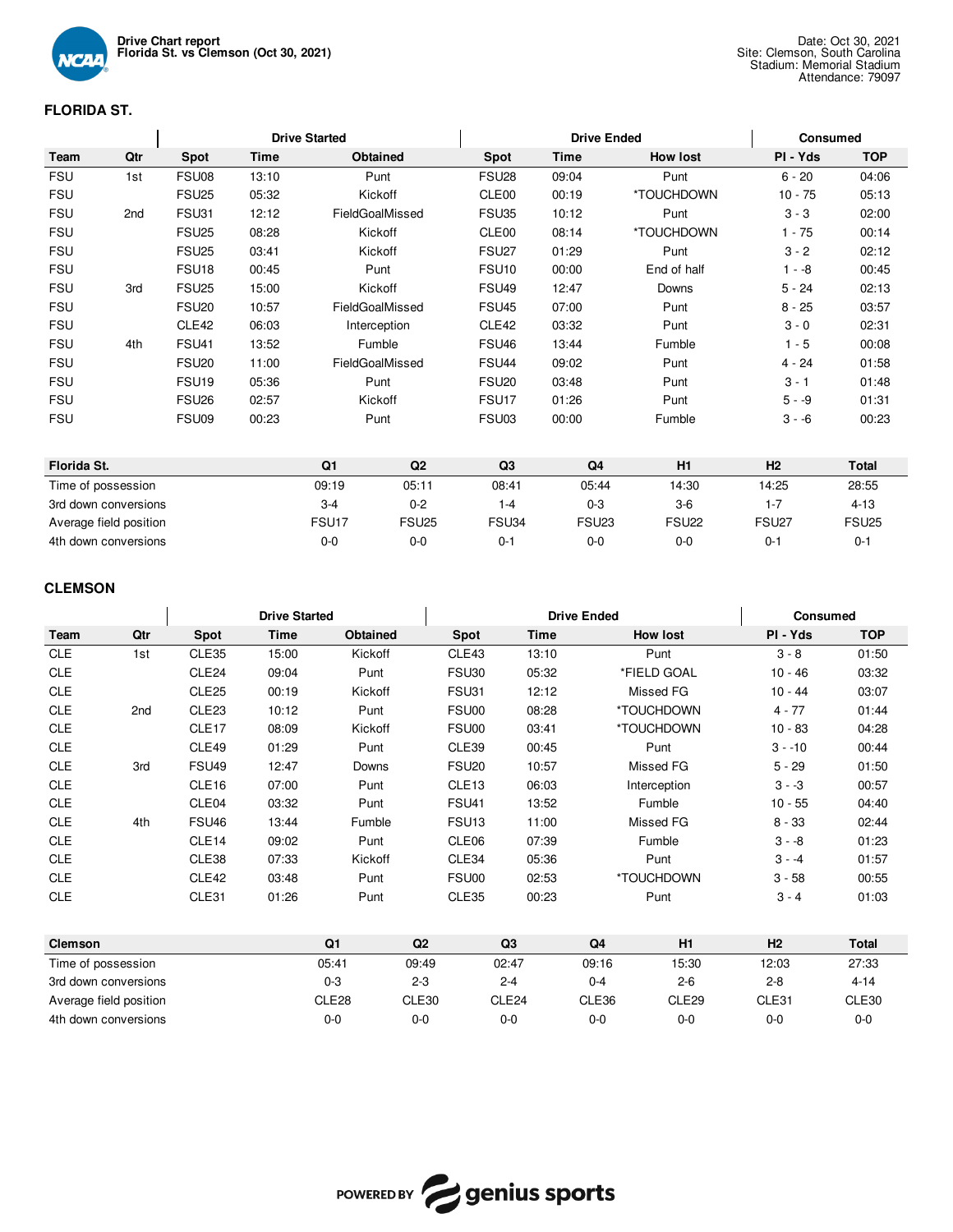

|            |                 |                   |             | <b>Drive Started</b> |                   | <b>Drive Ended</b> |                 | Consumed  |            |
|------------|-----------------|-------------------|-------------|----------------------|-------------------|--------------------|-----------------|-----------|------------|
| Team       | Qtr             | Spot              | <b>Time</b> | Obtained             | <b>Spot</b>       | <b>Time</b>        | <b>How lost</b> | PI - Yds  | <b>TOP</b> |
| <b>CLE</b> | 1st             | CLE35             | 15:00       | Kickoff              | CLE43             | 13:10              | Punt            | $3 - 8$   | 01:50      |
| <b>FSU</b> |                 | FSU08             | 13:10       | Punt                 | FSU <sub>28</sub> | 09:04              | Punt            | $6 - 20$  | 04:06      |
| <b>CLE</b> |                 | CLE24             | 09:04       | Punt                 | <b>FSU30</b>      | 05:32              | *FIELD GOAL     | $10 - 46$ | 03:32      |
| <b>FSU</b> |                 | <b>FSU25</b>      | 05:32       | Kickoff              | CLE00             | 00:19              | *TOUCHDOWN      | $10 - 75$ | 05:13      |
| <b>CLE</b> |                 | CLE <sub>25</sub> | 00:19       | Kickoff              | FSU31             | 12:12              | Missed FG       | $10 - 44$ | 03:07      |
| <b>FSU</b> | 2 <sub>nd</sub> | FSU31             | 12:12       | FieldGoalMissed      | <b>FSU35</b>      | 10:12              | Punt            | $3 - 3$   | 02:00      |
| <b>CLE</b> |                 | CLE <sub>23</sub> | 10:12       | Punt                 | FSU00             | 08:28              | *TOUCHDOWN      | $4 - 77$  | 01:44      |
| <b>FSU</b> |                 | <b>FSU25</b>      | 08:28       | Kickoff              | CLE00             | 08:14              | *TOUCHDOWN      | $1 - 75$  | 00:14      |
| <b>CLE</b> |                 | CLE <sub>17</sub> | 08:09       | Kickoff              | FSU00             | 03:41              | *TOUCHDOWN      | $10 - 83$ | 04:28      |
| <b>FSU</b> |                 | <b>FSU25</b>      | 03:41       | Kickoff              | FSU <sub>27</sub> | 01:29              | Punt            | $3 - 2$   | 02:12      |
| <b>CLE</b> |                 | CLE49             | 01:29       | Punt                 | CLE39             | 00:45              | Punt            | $3 - -10$ | 00:44      |
| <b>FSU</b> |                 | FSU <sub>18</sub> | 00:45       | Punt                 | <b>FSU10</b>      | 00:00              | End of half     | $1 - -8$  | 00:45      |
| <b>FSU</b> | 3rd             | <b>FSU25</b>      | 15:00       | Kickoff              | <b>FSU49</b>      | 12:47              | Downs           | $5 - 24$  | 02:13      |
| <b>CLE</b> |                 | <b>FSU49</b>      | 12:47       | Downs                | <b>FSU20</b>      | 10:57              | Missed FG       | $5 - 29$  | 01:50      |
| <b>FSU</b> |                 | <b>FSU20</b>      | 10:57       | FieldGoalMissed      | <b>FSU45</b>      | 07:00              | Punt            | $8 - 25$  | 03:57      |
| <b>CLE</b> |                 | CLE16             | 07:00       | Punt                 | CLE <sub>13</sub> | 06:03              | Interception    | $3 - -3$  | 00:57      |
| <b>FSU</b> |                 | CLE42             | 06:03       | Interception         | CLE42             | 03:32              | Punt            | $3 - 0$   | 02:31      |
| <b>CLE</b> |                 | CLE04             | 03:32       | Punt                 | <b>FSU41</b>      | 13:52              | Fumble          | $10 - 55$ | 04:40      |
| <b>FSU</b> | 4th             | <b>FSU41</b>      | 13:52       | Fumble               | <b>FSU46</b>      | 13:44              | Fumble          | $1 - 5$   | 00:08      |
| <b>CLE</b> |                 | FSU <sub>46</sub> | 13:44       | Fumble               | FSU <sub>13</sub> | 11:00              | Missed FG       | $8 - 33$  | 02:44      |
| <b>FSU</b> |                 | <b>FSU20</b>      | 11:00       | FieldGoalMissed      | <b>FSU44</b>      | 09:02              | Punt            | $4 - 24$  | 01:58      |
| <b>CLE</b> |                 | CLE14             | 09:02       | Punt                 | CLE06             | 07:39              | Fumble          | $3 - -8$  | 01:23      |
| <b>CLE</b> |                 | CLE38             | 07:33       | Kickoff              | CLE34             | 05:36              | Punt            | $3 - 4$   | 01:57      |
| <b>FSU</b> |                 | FSU <sub>19</sub> | 05:36       | Punt                 | <b>FSU20</b>      | 03:48              | Punt            | $3 - 1$   | 01:48      |
| <b>CLE</b> |                 | CLE42             | 03:48       | Punt                 | FSU00             | 02:53              | *TOUCHDOWN      | $3 - 58$  | 00:55      |
| <b>FSU</b> |                 | FSU <sub>26</sub> | 02:57       | Kickoff              | FSU <sub>17</sub> | 01:26              | Punt            | $5 - -9$  | 01:31      |
| <b>CLE</b> |                 | CLE31             | 01:26       | Punt                 | CLE35             | 00:23              | Punt            | $3 - 4$   | 01:03      |
| <b>FSU</b> |                 | FSU09             | 00:23       | Punt                 | FSU03             | 00:00              | Fumble          | $3 - 6$   | 00:23      |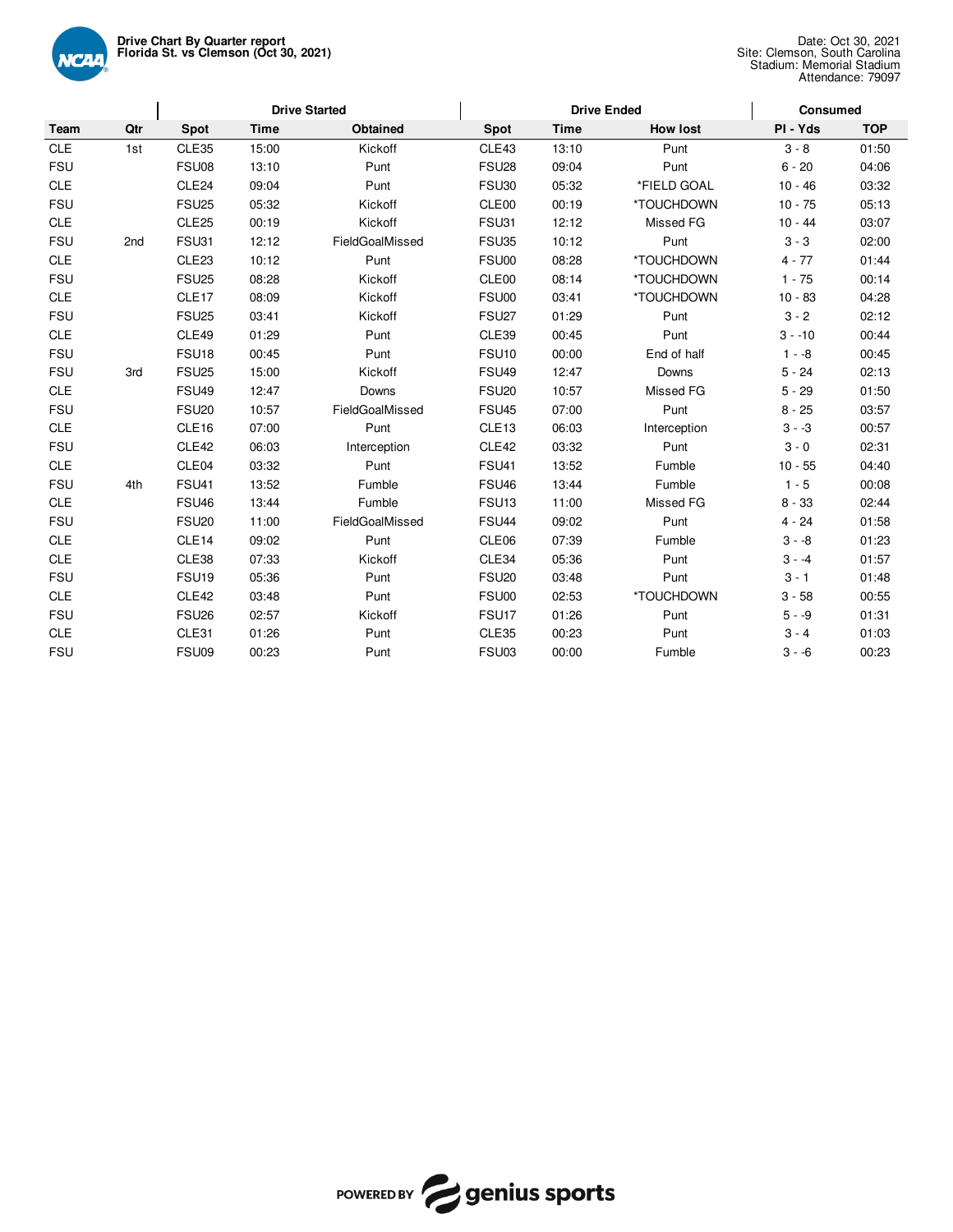

## **FLORIDA ST.**

| Pos       | ##             | <b>OFFENSE</b>        | Pos           | ##             | <b>OFFENSE</b>    |
|-----------|----------------|-----------------------|---------------|----------------|-------------------|
|           |                |                       |               |                |                   |
| <b>RB</b> | 0              | Corbin, Jashaun       | <b>RB</b>     | 1              | Shipley, Will     |
| <b>TE</b> | $\overline{4}$ | Wilson, Jordan        | QB            | 5              | Uiagalelei, DJ    |
| <b>WR</b> | 11             | McClain, Malik        | <b>WR</b>     | 8              | Ross, Justyn      |
| QB        | 13             | Travis, Jordan        | <b>WR</b>     | 10             | Ngata, Joseph     |
| OL        | 52             | Scott, Jr., Robert    | <b>OL</b>     | 54             | Trotter, Mason    |
| OL        | 53             | Smith, Maurice        | OG            | 56             | Putnam, Will      |
| OL        | 58             | Love-Taylor, Devontay | OL            | 64             | Parks, Walker     |
| OL        | 75             | Gibbons, Dillan       | <b>OT</b>     | 71             | McFadden, Jordan  |
| OL        | 76             | Washington, Darius    | OL            | 74             | Tate, Marcus      |
| <b>WR</b> | 80             | Wilson, Ontaria       | TE            | 84             | Allen, Davis      |
| TE        | 87             | McDonald, Camren      | <b>TE</b>     | 87             | Ennis, Sage       |
|           |                |                       |               |                |                   |
| Pos       | ##             | <b>DEFENSE</b>        | Pos           | ##             | <b>DEFENSE</b>    |
| TK        | 0              | Lovett, Fabien        | DE            | 5              | Henry, K.J.       |
| <b>DB</b> | 3              | Brownlee, Jarvis      | <b>DE</b>     | $\overline{7}$ | Mascoll, Justin   |
| <b>DE</b> | 4              | Thomas, Keir          | LB            | 10             | Spector, Baylon   |
| DB        | $\overline{7}$ | Jones, Jarrian        | $\mathbf S$   | 12             | Venables, Tyler   |
| <b>DB</b> | 10             | Robinson, Jammie      | ТK            | 13             | Davis, Tyler      |
| <b>DE</b> | 11             | Johnson, Jermaine     | LB            | 22             | Simpson, Trenton  |
| LB        | 20             | DeLoach, Kalen        | CB            | 23             | Booth Jr., Andrew |
| <b>DB</b> | 27             | Dent, Akeem           | ${\sf S}$     | 24             | Turner, Nolan     |
| LB.       | 33             | Gainer, Amari         | S             | 25             | Phillips, Jalyn   |
| LB        | 46             | Lundy, DJ             | $\mathsf{CB}$ | 31             | Goodrich, Mario   |

**CLEMSON**

#### **Florida St.**

5-Gant, Brendan, 6-Helton, Keyshawn, 7-Parchment, Andrew, 8-Ward, Treshaun, 9-Toafili, Lawrance, 14-Cushnie, Marcus, 15-McClellion, Jarques, 18-Jay, Travis, 19-Rector, Wyatt, 21-Williamson, Darion, 21-Mastromanno, Alex, 22-Douglas, Ja'Khi, 22-Davis, TJ, 24-Green-McKnight, Jadarius, 26-Knowles II, Kevin, 28-Brooks, Decalon, 30-Fuller, Quashon, 32-Dix, Jr., Stephen, 36-Blake, Caleb, 37-Grothaus, Parker, 37-Cooper, Omarion, 41-Lang, Joe, 42-McRae, Jaleel, 45- Daniel, Preston, 48-West, Jackson, 48-Jackson, Jarrett, 49-Rosenberry, James, 51-Johnson, Baveon, 53-Andrews, Cortez, 55-McLendon II, Derrick, 59-Scott, Brady, 61-Goss, Jalen, 70-Willis, Lloyd, 78-Henry III, Ira, 83-Young, Jordan, 88-Poitier, Kentron, 88-Fitzgerald, Ryan, 99-Ray, Malcolm

#### **Clemson**

0-Carter, Barrett, 1-Mukuba, Andrew, 2-Davis II, Fred, 3-Thomas, Xavier, 3-Collins, Dacari, 6-Williams, E.J., 6-Jones, Sheridan, 8-Williams, Tré, 9-Mickens, R.J., 9-Briningstool, Jake, 11-Ajou, Ajou, 14-Swint, Kevin, 16-Thornton III, Ray, 17-Patterson, Kane, 20-Wiggins, Nate, 21-Rencher, Darien, 21-Greene, Malcolm, 22-Swinney, Will, 26-Mafah, Phil, 27-Donnelly, Carson, 29-Potter, B.T., 30-Maguire, Keith, 32-Reuben, Etinosa, 33-Orhorhoro, Ruke, 42-Bentley, LaVonta, 45-Allen, Sergio, 46-Maddox, Jack, 48-Spiers, Will, 53-Upshaw, Regan, 54-Trotter Jr., Jeremiah, 55-Rayburn, Hunter, 55-Page, Payton, 57-Tchio, Paul, 80-Collins, Beaux, 81-Swinney, Drew, 82-Brown, Will, 98-Murphy, Myles

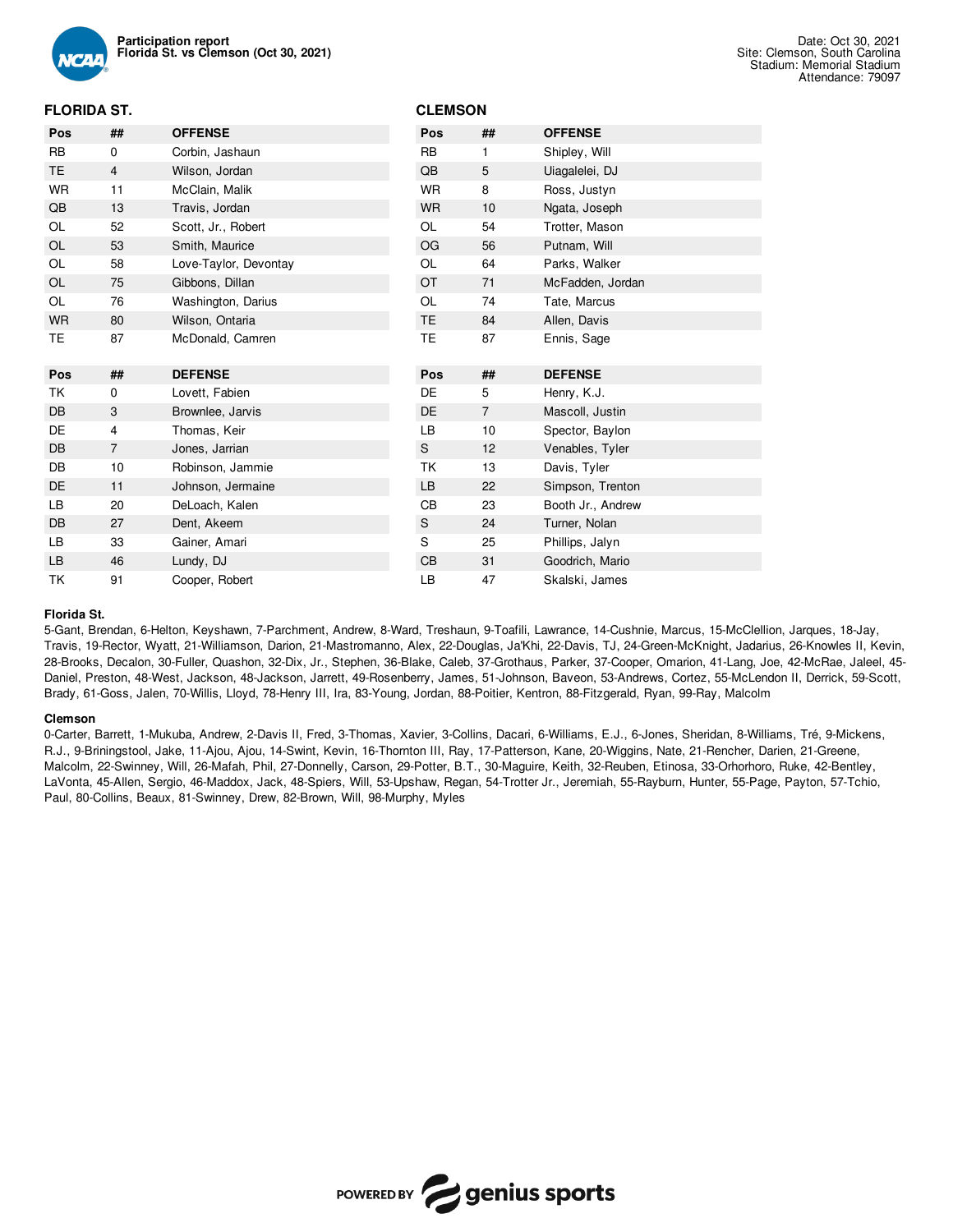

## **1st Quarter**

*Florida St. wins toss and defers; CLE will receive; FSU will defend West end-zone.* #37 P.Grothaus kickoff 64 yards to the CLE01, out of bounds. **Clemson drive starts at 15:00** 1-10 CLE35 #5 D.Uiagalelei pass complete to #1 W.Shipley for 4 yards loss to the CLE31 (#33 A.Gainer). 2-14 CLE31 #1 W.Shipley rush for 2 yards gain to the CLE33 (#4 K.Thomas). 3-12 CLE33 #5 D.Uiagalelei pass complete to #1 W.Shipley for 10 yards to the CLE43 (#27 A.Dent). CLE43 #48 W.Spiers punt 49 yards to the FSU08. *3 plays, 8 yards, 01:50* **Florida St. drive starts at 13:10** 1-10 FSU08 #13 J.Travis sacked for loss of 1 yard to the FSU07 (#22 T.Simpson). 2-11 FSU07 #0 J.Corbin rush for 2 yards loss to the FSU05 (#22 T.Simpson). 3-13 FSU05 #0 J.Corbin rush for 5 yards gain to the FSU10 (#13 T.Davis) PENALTY CLE Offside (#8 J.Ross) 5 yards from FSU05 to FSU10. NO PLAY. 3-8 FSU10 #13 J.Travis pass complete to #9 L.Toafili for 4 yards to the FSU14 (#22 T.Simpson) PENALTY CLE Offside (#10 B.Spector) 5 yards from FSU10 to FSU15. NO PLAY. 3-3 FSU15 #13 J.Travis pass complete to #80 O.Wilson for 15 yards to the FSU30 (#25 J.Phillips), 1ST DOWN. P1 1-10 FSU30 #13 J.Travis rush for 2 yards loss to the FSU28 (#33 R.Orhorhoro). 2-12 FSU28 #8 T.Ward rush for 0 yards to the FSU28 (#47 J.Skalski). 3-12 FSU28 #13 J.Travis pass incomplete to #80 O.Wilson. The previous play is under review. The ruling on the field has been overturned. The pass was incomplete (OVERTURNED PLAY: #13 J.Travis pass incomplete). 4-12 FSU28 #21 A.Mastromanno punt 48 yards to the CLE24 fair catch by #82 W.Brown at CLE24. *6 plays, 20 yards, 04:06* **Clemson drive starts at 09:04** 1-10 CLE24 #5 D.Uiagalelei rush for 2 yards loss to the CLE22 (#0 F.Lovett). 2-12 CLE22 #5 D.Uiagalelei pass complete to #10 J.Ngata for 14 yards to the CLE36, out of bounds, 1ST DOWN. P1 1-10 CLE36 #1 W.Shipley rush for 1 yard gain to the CLE37 (#3 J.Brownlee). 2-9 CLE37 #5 D.Uiagalelei pass complete to #8 J.Ross for 10 yards to the CLE47 (#10 J.Robinson), 1ST DOWN. P2 1-10 CLE47 #1 W.Shipley rush for 2 yards gain to the CLE49 (#20 K.DeLoach)<br>2-8 CLE49 #5 D.Ulagalelei pass complete to #8 J.Ross for 18 yards to the FS 2-8 CLE49 #5 D.Uiagalelei pass complete to #8 J.Ross for 18 yards to the FSU33 (#26 K.Knowles II), 1ST DOWN. P3 1-10 FSU33 #5 D.Uiagalelei pass incomplete QB hurried by #4 K.Thomas. 2-10 FSU33 #26 P.Mafah rush for 3 yards gain to the FSU30 (#55 D.McLendon II; #27 A.Dent). 3-7 FSU30 #5 D.Uiagalelei pass incomplete broken up by #27 A.Dent. FSU30 #29 B. Potter field goal attempt from 47 yards GOOD, clock 05:32. **Florida St. 0, Clemson 3.** *10 plays, 46 yards, 03:32* #29 B.Potter kickoff 65 yards to the FSU00, Touchback. **Florida St. drive starts at 05:32** 1-10 FSU25 #9 L.Toafili rush for 6 yards gain to the FSU31 (#47 J.Skalski; #25 J.Phillips). 2-4 FSU31 #13 J.Travis pass complete to #21 D.Williamson for 15 yards to the FSU46, End Of Play, 1ST DOWN. P2 1-10 FSU46 #0 J.Corbin rush for 2 yards gain to the FSU48 (#3 X.Thomas). 2-8 FSU48 #13 J.Travis pass incomplete to #24 J.Green-McKnight QB hurried by #24 N.Turner. 3-8 FSU48 #0 J.Corbin rush for 24 yards gain to the CLE28 (#25 J.Phillips), 1ST DOWN. The Superson Communisty R3 1-10 CLE28 #13 J.Travis rush for 7 yards gain to the CLE21 (#7 J.Mascoll). 2-3 CLE21 #8 T. Ward rush for 11 yards gain to the CLE10 (#10 B. Spector), 1ST DOWN. 1-G CLE10 #8 T.Ward rush for 5 yards gain to the CLE05 (#47 J.Skalski) PENALTY CLE Offside (#8 T.Williams) 5 yards from CLE10 to CLE05. NO PLAY. 1-G CLE05 #8 T.Ward rush for 2 yards gain to the CLE03 (#5 K.Henry). #13 J.Travis rush for 2 yards gain to the CLE01 (#22 T.Simpson). (00:23) Timeout by CLE. 3-G CLE01 PENALTY CLE Offside (#55 P.Page). NO PLAY. 3-G CLE01 #13 J.Travis pass complete to #0 J.Corbin for 1 yard to the CLE00 TOUCHDOWN, clock 00:19, 1ST DOWN. P5 CLE03 #88 R.Fitzgerald kick attempt failed (blocked) (blocked by #98 M.Murphy), out of bounds. **Florida St. 6, Clemson 3.** *10 plays, 75 yards, 05:13* #37 P.Grothaus kickoff 65 yards to the CLE00, Touchback. **Clemson drive starts at 00:19**

1-10 CLE25 #5 D.Uiagalelei pass complete to #10 J.Ngata for 9 yards to the CLE34 (#3 J.Brownlee).

|             |       | Time  |   | 1st Downs      |         | <b>Conversions</b> |         |                  |                  |
|-------------|-------|-------|---|----------------|---------|--------------------|---------|------------------|------------------|
| Summarv     | Score | Poss  |   | $\blacksquare$ | 3rd     | 4td                | Rushina | Passing          | <b>Penalties</b> |
| Florida St. |       | 09:19 | - |                | $3 - 4$ | 0-0                | 1-49    | $3 - 5 - 0 - 31$ | 0-0              |
| Clemson     |       | 05:41 |   |                | 0-2     | 0-0                | $5-6$   | 6-8-0-57         | $4 - 15$         |

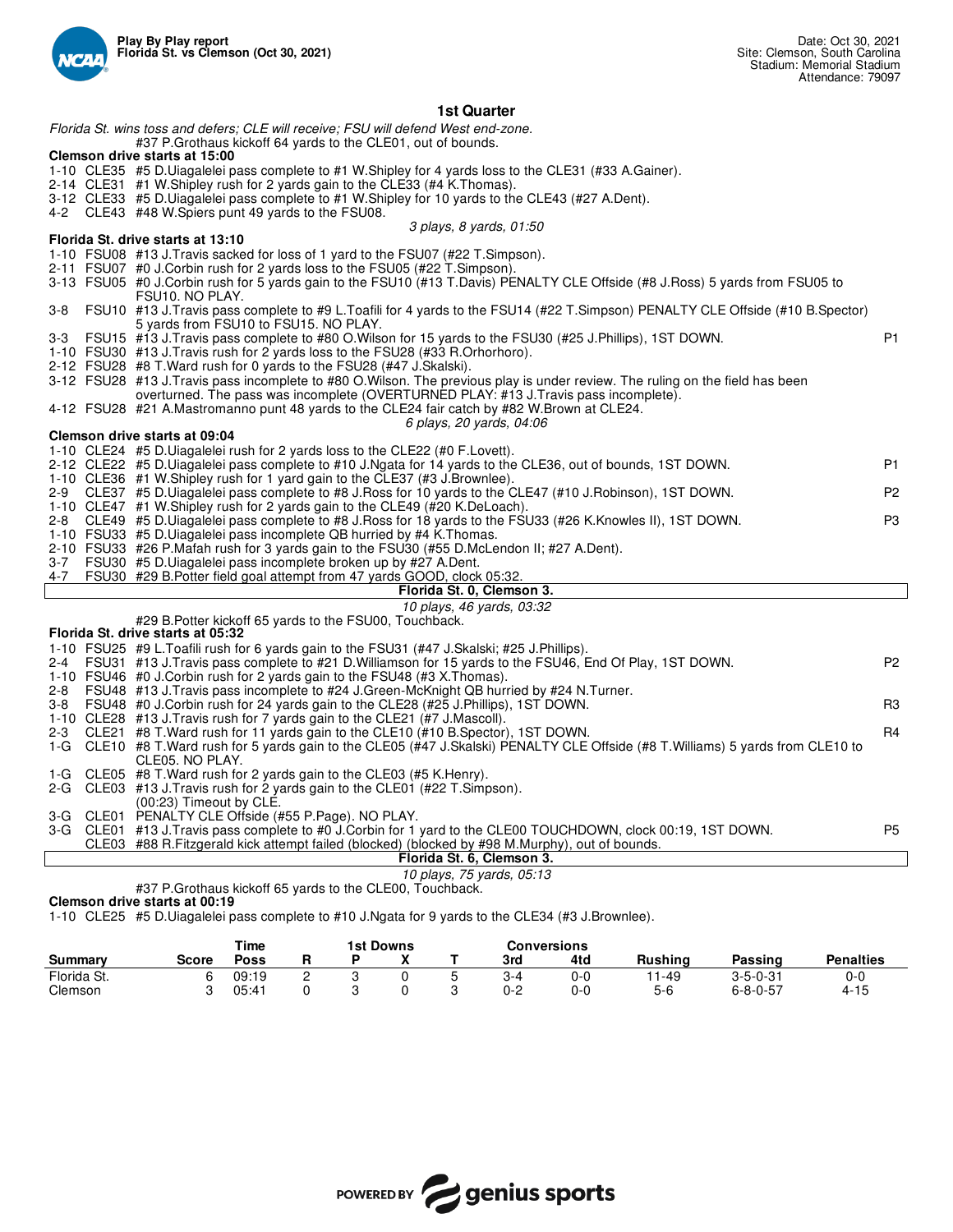

| <b>FIRST QUARTER</b>                                    |                |                    |                |       |              |                |              |                        | <b>FSU</b>     |                |                |             | <b>CLE</b>   |                |             |
|---------------------------------------------------------|----------------|--------------------|----------------|-------|--------------|----------------|--------------|------------------------|----------------|----------------|----------------|-------------|--------------|----------------|-------------|
| Score                                                   |                |                    |                |       |              |                |              |                        | 6              |                |                |             | 3            |                |             |
| <b>FIRST DOWNS</b>                                      |                |                    |                |       |              |                |              |                        | $\overline{5}$ |                |                |             | 3            |                |             |
| <b>RUSHES-YARDS (NET)</b>                               |                |                    |                |       |              |                |              |                        | $11 - 49$      |                |                |             | $5-6$        |                |             |
| <b>PASSING YDS (NET)</b>                                |                |                    |                |       |              |                |              |                        | 31             |                |                |             | 57           |                |             |
| Passes Cmp-Att-Int                                      |                |                    |                |       |              |                |              |                        | $3 - 5 - 0$    |                |                |             | $6 - 8 - 0$  |                |             |
| <b>TOTAL OFFENSE PLAYS-YARDS</b>                        |                |                    |                |       |              |                |              |                        | 16-80          |                |                |             | 13-63        |                |             |
| Fumble Returns-Yards                                    |                |                    |                |       |              |                |              |                        | $0-0$          |                |                |             | $0 - 0$      |                |             |
| <b>Punt Returns-Yards</b>                               |                |                    |                |       |              |                |              |                        | $0-0$          |                |                |             | $0 - 0$      |                |             |
| Kickoff Returns-Yards                                   |                |                    |                |       |              |                |              |                        | $0-0$          |                |                |             | $0-0$        |                |             |
| <b>Interception Returns-Yards</b>                       |                |                    |                |       |              |                |              |                        | $0 - 0$        |                |                |             | $0 - 0$      |                |             |
| Punts (Number-Avg)                                      |                |                    |                |       |              |                |              |                        | $1 - 48.0$     |                |                |             | $1 - 49.0$   |                |             |
| Fumbles-Lost                                            |                |                    |                |       |              |                |              |                        | $0 - 0$        |                |                |             | $0 - 0$      |                |             |
| Penalties-Yards                                         |                |                    |                |       |              |                |              |                        | $0-0$          |                |                |             | $4 - 15$     |                |             |
| <b>Possession Time</b>                                  |                |                    |                |       |              |                |              |                        | 09:19          |                |                |             | 05:41        |                |             |
| <b>Third-Down Conversions</b>                           |                |                    |                |       |              |                |              |                        | 3 of 4         |                |                |             | $0$ of $2$   |                |             |
| Fourth-Down Conversions                                 |                |                    |                |       |              |                |              |                        | $0$ of $0$     |                |                |             | $0$ of $0$   |                |             |
| Red-Zone Scores-Chances                                 |                |                    |                |       |              |                |              |                        | $1 - 1$        |                |                |             | $0-0$        |                |             |
|                                                         |                | <b>FLORIDA ST.</b> |                |       |              |                |              |                        |                | <b>CLEMSON</b> |                |             |              |                |             |
| <b>Rushing</b>                                          | No.            | Gain               | Loss           | Net   | TD           | Lg             | Avg          | <b>Rushing</b>         | No.            | Gain           | Loss           | <b>Net</b>  | TD           | Lg             | Avg         |
| Jashaun Corbin                                          | 3              | 26                 | $\overline{c}$ | 24    | $\mathbf 0$  | 24             | 8.0          | <b>Will Shipley</b>    | 3              | 5              | $\mathbf 0$    | 5           | $\mathbf 0$  | $\overline{2}$ | 1.7         |
| <b>Treshaun Ward</b>                                    | 3              | 13                 | $\mathbf 0$    | 13    | $\mathbf 0$  | 11             | 4.3          | Phil Mafah             | $\mathbf{1}$   | 3              | $\mathbf 0$    | 3           | $\mathbf 0$  | 3              | 3.0         |
| Jordan Travis                                           | 4              | 9                  | 3              | 6     | 0            | $\overline{7}$ | 1.5          | DJ Uiagalelei          | $\mathbf{1}$   | $\mathbf 0$    | $\overline{c}$ | $-2$        | $\pmb{0}$    | $\mathbf 0$    | $-2.0$      |
| Lawrance Toafili                                        | $\mathbf{1}$   | $\,6$              | $\mathsf 0$    | $\,6$ | $\mathbf{0}$ | 6              | 6.0          |                        |                |                |                |             |              |                |             |
| Passing                                                 | C-A-I          | Yds                | TD             |       | Long         |                | <b>Sack</b>  | Passing                | $C-A-I$        |                | Yds            | TD          | Long         |                | <b>Sack</b> |
| Jordan Travis                                           | $3 - 5 - 0$    | 31                 | $\mathbf{1}$   |       | 15           |                | $\mathbf{1}$ | DJ Uiagalelei          | $6 - 8 - 0$    |                | 57             | $\mathbf 0$ | 18           |                | 0           |
| Receiving                                               | <b>TAR</b>     | No.                | Yards          |       | <b>YAC</b>   | TD             | Long         | Receiving              | <b>TAR</b>     | No.            | Yards          | <b>YAC</b>  |              | TD             | Long        |
| Ontaria Wilson                                          | $\overline{2}$ | $\mathbf{1}$       | 15             |       | $\mathbf 0$  | $\mathbf 0$    | 15           | Justyn Ross            | $\overline{c}$ | $\overline{c}$ | 28             | 23          |              | $\mathbf 0$    | 18          |
| Darion Williamson                                       | $\mathbf{1}$   | $\mathbf{1}$       | 15             |       | $\mathbf 0$  | $\mathbf 0$    | 15           | Joseph Ngata           | $\mathbf 2$    | $\overline{c}$ | 23             | 3           |              | $\mathbf 0$    | 14          |
| Jashaun Corbin                                          | 1              | $\mathbf{1}$       | 1              |       | 3            | 1              | 1            | <b>Will Shipley</b>    | $\overline{c}$ | $\overline{c}$ | 6              | 15          |              | $\mathbf 0$    | 10          |
| Jadarius Green-McKnight                                 | $\mathbf{1}$   | $\mathbf{0}$       | $\mathbf 0$    |       | $\mathbf 0$  | 0              | 0            |                        |                |                |                |             |              |                |             |
| <b>Punting</b>                                          | No.            | Yds                | Avg            | Long  |              | In20           | TB           | <b>Punting</b>         | No.            | Yds            | Avg            | Long        |              | In20           | ТB          |
| Alex Mastromanno                                        | 1              | 48                 | 48.0           | 48    |              | $\mathbf 0$    | $\mathbf 0$  | <b>Will Spiers</b>     | $\mathbf{1}$   | 49             | 49.0           | 49          |              | $\mathbf{1}$   | 0           |
| <b>Punt Returns</b>                                     | No.            |                    | Yards          |       | TD           |                | Long         | <b>Punt Returns</b>    | No.            |                | Yards          |             | TD           |                | Long        |
| <b>Kick Returns</b>                                     | No.            |                    | Yards          |       | TD           |                | Long         | <b>Kick Returns</b>    | No.            |                | Yards          |             | <b>TD</b>    |                | Long        |
| <b>Tackles</b>                                          | UA-A           |                    | <b>Total</b>   |       | <b>Sacks</b> |                | <b>TFL</b>   | <b>Tackles</b>         | UA-A           |                | <b>Total</b>   |             | <b>Sacks</b> |                | <b>TFL</b>  |
| Akeem Dent                                              | $1 - 1$        |                    | $\mathbf 2$    |       | 0.0          |                | 0.0          | Jalyn Phillips         | $2 - 1$        |                | 3              |             | 0.0          |                | 0.0         |
| Jarvis Brownlee                                         | $2 - 0$        |                    | 2              |       | 0.0          |                | 0.0          | <b>Trenton Simpson</b> | $3-0$          |                | 3              |             | 1.0          |                | 2.0         |
| Amari Gainer                                            | $1 - 0$        |                    | $\mathbf{1}$   |       | 0.0          |                | 1.0          | James Skalski          | $1 - 1$        |                | $\overline{c}$ |             | 0.0          |                | 0.0         |
| Derrick McLendon II                                     | $0 - 1$        |                    | $\mathbf{1}$   |       | 0.0          |                | 0.0          | <b>Baylon Spector</b>  | $1 - 0$        |                | $\mathbf{1}$   |             | 0.0          |                | 0.0         |
| Qtr Time Scoring Play                                   |                |                    |                |       |              |                |              |                        |                |                |                |             |              |                | V-H         |
| 05:32 CLE - #29 B. Potter 47 yd FG, 10-46, 03:32<br>1st |                |                    |                |       |              |                |              |                        |                |                |                |             |              |                | $0 - 3$     |

1st 00:19 FSU - #0 J.Corbin 1 yd pass from #13 J.Travis (#88 R.Fitzgerald kick blocked), 10-75, 05:13 6-3

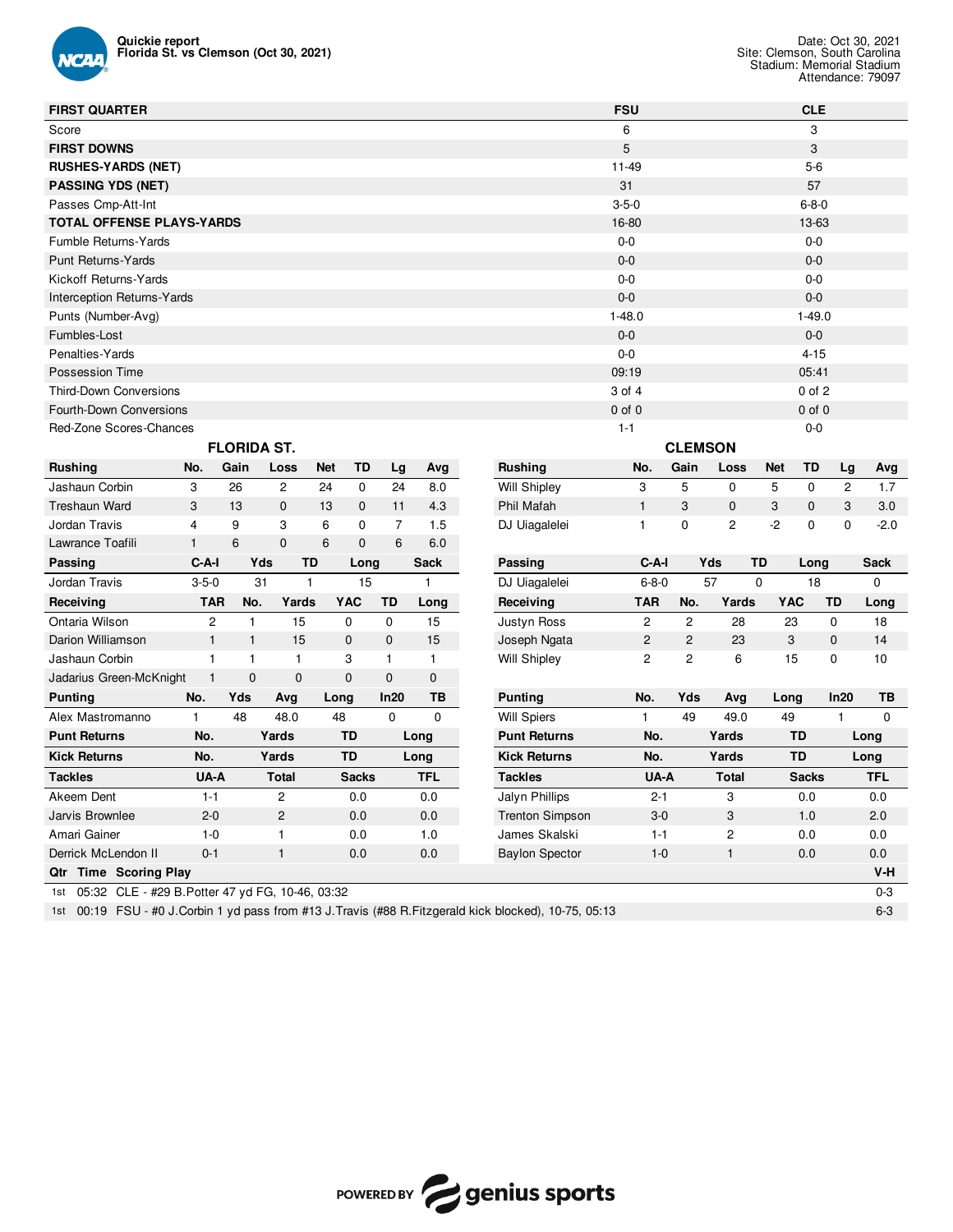

|                |                                                                                                                                                                                                |             |   |                  |   | 2nd Quarter                 |     |                |                                                                                                                                |                  |
|----------------|------------------------------------------------------------------------------------------------------------------------------------------------------------------------------------------------|-------------|---|------------------|---|-----------------------------|-----|----------------|--------------------------------------------------------------------------------------------------------------------------------|------------------|
|                | 2-1 CLE34 #1 W. Shipley rush for 6 yards gain to the CLE40 (#46 D. Lundy), 1ST DOWN.                                                                                                           |             |   |                  |   |                             |     |                |                                                                                                                                | R4               |
|                | 1-10 CLE40 #5 D.Uiagalelei pass incomplete to #8 J.Ross.<br>2-10 CLE40 #1 W.Shipley rush for 10 yards gain to the CLE50 (#46 D.Lundy), 1ST DOWN.                                               |             |   |                  |   |                             |     |                |                                                                                                                                | R5               |
|                | 1-10 CLE50 #26 P.Mafah rush for 1 yard loss to the CLE49 (#11 J.Johnson).                                                                                                                      |             |   |                  |   |                             |     |                |                                                                                                                                |                  |
|                | 2-11 CLE49 #5 D.Uiagalelei pass complete to #1 W.Shipley for 14 yards to the FSU37 (#11 J.Johnson), 1ST DOWN.<br>1-10 FSU37 #1 W.Shipley rush for 6 yards gain to the FSU31 (#20 K.DeLoach).   |             |   |                  |   |                             |     |                |                                                                                                                                | P <sub>6</sub>   |
|                | 2-4 FSU31 #5 D.Uiagalelei pass incomplete QB hurried by #4 K.Thomas.                                                                                                                           |             |   |                  |   |                             |     |                |                                                                                                                                |                  |
|                | 3-4 FSU31 #5 D. Ulagalelei pass incomplete to #1 W. Shipley.                                                                                                                                   |             |   |                  |   |                             |     |                |                                                                                                                                |                  |
|                | 4-4 FSU31 #29 B. Potter field goal attempt from 49 yards NO GOOD, clock 12:12.                                                                                                                 |             |   |                  |   | 10 plays, 44 yards, 03:07   |     |                |                                                                                                                                |                  |
|                | Florida St. drive starts at 12:12                                                                                                                                                              |             |   |                  |   |                             |     |                |                                                                                                                                |                  |
| 1-9<br>2-5     | FSU32 #0 J.Corbin rush for 4 yards gain to the FSU36 (#1 A.Mukuba; #13 T.Davis).<br>FSU36 #0 J.Corbin rush for 0 yards to the FSU36 (#22 T.Simpson).                                           |             |   |                  |   |                             |     |                |                                                                                                                                |                  |
|                | 3-5 FSU36 #13 J.Travis pass complete to #80 O.Wilson for 1 yard loss to the FSU35 (#22 T.Simpson).                                                                                             |             |   |                  |   |                             |     |                |                                                                                                                                |                  |
| 4-6            | FSU35 #21 A.Mastromanno punt 42 yards to the CLE23 fair catch by #82 W.Brown at CLE23.                                                                                                         |             |   |                  |   |                             |     |                |                                                                                                                                |                  |
|                | Clemson drive starts at 10:12                                                                                                                                                                  |             |   |                  |   | 3 plays, 3 yards, 02:00     |     |                |                                                                                                                                |                  |
|                | 1-10 CLE23 #26 P.Mafah rush for 63 yards gain to the FSU14 (#18 T.Jay; #3 J.Brownlee), 1ST DOWN.                                                                                               |             |   |                  |   |                             |     |                |                                                                                                                                | R7               |
|                | 1-10 FSU14 #1 W.Shipley rush for 4 yards gain to the FSU10 (#55 D.McLendon II).<br>2-6 FSU10 #26 P.Mafah rush for 1 yard loss to the FSU11 (#46 D.Lundy; #26 K.Knowles II).                    |             |   |                  |   |                             |     |                |                                                                                                                                |                  |
|                | (08:33) Timeout by CLE.                                                                                                                                                                        |             |   |                  |   |                             |     |                |                                                                                                                                |                  |
|                | FSU03 #29 B. Potter kick attempt good.                                                                                                                                                         |             |   |                  |   |                             |     |                | 3-7 FSU11 #5 D.Uiagalelei pass complete to #84 D.Allen for 11 yards to the FSU00 TOUCHDOWN, clock 08:28, 1ST DOWN.             | P8               |
|                |                                                                                                                                                                                                |             |   |                  |   | Florida St. 6, Clemson 10.  |     |                |                                                                                                                                |                  |
|                |                                                                                                                                                                                                |             |   |                  |   | 4 plays, 77 yards, 01:44    |     |                |                                                                                                                                |                  |
|                | #29 B. Potter kickoff 65 yards to the FSU00, Touchback.<br>Florida St. drive starts at 08:28                                                                                                   |             |   |                  |   |                             |     |                |                                                                                                                                |                  |
|                |                                                                                                                                                                                                |             |   |                  |   |                             |     |                | 1-10 FSU25 #13 J.Travis pass complete to #9 L.Toafili for 75 yards to the CLE00 TOUCHDOWN, clock 08:14, 1ST DOWN. The previous | P6               |
|                | play is under review. The ruling on the field stands.<br>CLE03 #88 R.Fitzgerald kick attempt good.                                                                                             |             |   |                  |   |                             |     |                |                                                                                                                                |                  |
|                |                                                                                                                                                                                                |             |   |                  |   | Florida St. 13, Clemson 10. |     |                |                                                                                                                                |                  |
|                |                                                                                                                                                                                                |             |   |                  |   | 1 plays, 75 yards, 00:14    |     |                |                                                                                                                                |                  |
|                | Clemson drive starts at 08:09                                                                                                                                                                  |             |   |                  |   |                             |     |                | #37 P.Grothaus kickoff 64 yards to the CLE01 #1 W.Shipley return 16 yards to the CLE17 (#22 T.Davis; #41 J.Lang).              |                  |
|                | 1-10 CLE17 #5 D.Uiagalelei pass complete to #8 J.Ross for 1 yard to the CLE18 (#46 D.Lundy).                                                                                                   |             |   |                  |   |                             |     |                |                                                                                                                                |                  |
|                | 2-9 CLE18 #1 W.Shipley rush for 7 yards gain to the CLE25 (#27 A.Dent; #3 J.Brownlee).<br>3-2 CLE25 #5 D.Uiagalelei rush for 4 yards gain to the CLE29 (#20 K.DeLoach), 1ST DOWN.              |             |   |                  |   |                             |     |                |                                                                                                                                | R9               |
|                | 1-10 CLE29 #1 W.Shipley rush for 14 yards gain to the CLE43 (#10 J.Robinson; #27 A.Dent), 1ST DOWN.                                                                                            |             |   |                  |   |                             |     |                |                                                                                                                                | R <sub>10</sub>  |
|                | declined.                                                                                                                                                                                      |             |   |                  |   |                             |     |                | 1-10 CLE43 #5 D.Uiagalelei pass complete to #8 J.Ross for 19 yards to the FSU38 (#7 J.Jones), 1ST DOWN, PENALTY FSU Offside    | P <sub>11</sub>  |
|                | 1-10 FSU38 #5 D.Uiagalelei pass complete to #9 J.Briningstool for 11 yards to the FSU27, End Of Play, 1ST DOWN.                                                                                |             |   |                  |   |                             |     |                |                                                                                                                                | P <sub>12</sub>  |
|                | 1-10 FSU27 #5 D. Ulagalelei rush for 1 yard gain to the FSU26 (#27 A. Dent).                                                                                                                   |             |   |                  |   |                             |     |                |                                                                                                                                |                  |
|                | 2-9 FSU26 #1 W.Shipley rush for 22 yards gain to the FSU04 (#27 A.Dent; #10 J.Robinson), 1ST DOWN.<br>1-G FSU04 #1 W.Shipley rush for 2 yards gain to the FSU02 (#4 K.Thomas; #10 J.Robinson). |             |   |                  |   |                             |     |                |                                                                                                                                | R <sub>13</sub>  |
|                | 2-G FSU02 #1 W.Shipley rush for 2 yards gain to the FSU00 TOUCHDOWN, clock 03:41.                                                                                                              |             |   |                  |   |                             |     |                |                                                                                                                                |                  |
|                | FSU03 #29 B. Potter kick attempt good.                                                                                                                                                         |             |   |                  |   | Florida St. 13, Clemson 17. |     |                |                                                                                                                                |                  |
|                |                                                                                                                                                                                                |             |   |                  |   | 10 plays, 83 yards, 04:28   |     |                |                                                                                                                                |                  |
|                | #29 B. Potter kickoff 65 yards to the FSU00, Touchback.                                                                                                                                        |             |   |                  |   |                             |     |                |                                                                                                                                |                  |
|                | Florida St. drive starts at 03:41<br>1-10 FSU25 PENALTY FSU False Start (#7 A.Parchment) 5 yards from FSU25 to FSU20. NO PLAY.                                                                 |             |   |                  |   |                             |     |                |                                                                                                                                |                  |
|                | 1-15 FSU20 #13 J. Travis rush for 0 yards to the FSU20 (#3 X. Thomas).                                                                                                                         |             |   |                  |   |                             |     |                |                                                                                                                                |                  |
|                | 2-15 FSU20 #8 T. Ward rush for 3 yards gain to the FSU23 (#47 J. Skalski; #33 R. Orhorhoro).<br>3-12 FSU23 #0 J.Corbin rush for 4 yards gain to the FSU27 (#13 T.Davis; #23 A.Booth Jr.).      |             |   |                  |   |                             |     |                |                                                                                                                                |                  |
|                | 4-8 FSU27 #21 A.Mastromanno punt 41 yards to the CLE32 #82 W.Brown return 17 yards to the CLE49 (#19 W.Rector).                                                                                |             |   |                  |   |                             |     |                |                                                                                                                                |                  |
|                | Clemson drive starts at 01:29                                                                                                                                                                  |             |   |                  |   | 3 plays, 2 yards, 02:12     |     |                |                                                                                                                                |                  |
|                | 1-10 CLE49 #5 D.Uiagalelei pass complete to #26 P.Mafah for 4 yards loss to the CLE45 (#4 K.Thomas).                                                                                           |             |   |                  |   |                             |     |                |                                                                                                                                |                  |
|                | 2-14 CLE45 #5 D.Uiagalelei pass incomplete to #26 P.Mafah QB hurried by #20 K.DeLoach.                                                                                                         |             |   |                  |   |                             |     |                |                                                                                                                                |                  |
|                | 3-14 CLE45 #26 P.Mafah rush for 6 yards loss to the CLE39 (#99 M.Ray).<br>(00:56) Timeout by FSU.                                                                                              |             |   |                  |   |                             |     |                |                                                                                                                                |                  |
|                | 4-20 CLE39 #48 W. Spiers punt 54 yards to the FSU07 #8 T. Ward return 11 yards to the FSU18 (#16 R. Thornton III).                                                                             |             |   |                  |   |                             |     |                |                                                                                                                                |                  |
|                | Florida St. drive starts at 00:45                                                                                                                                                              |             |   |                  |   | 3 plays, -10 yards, 00:44   |     |                |                                                                                                                                |                  |
|                | 1-10 FSU18 #13 J. Travis sacked for loss of 8 yards to the FSU10 (#32 E. Reuben, #10 B. Spector).                                                                                              |             |   |                  |   |                             |     |                |                                                                                                                                |                  |
|                |                                                                                                                                                                                                |             |   |                  |   | 1 plays, -8 yards, 00:45    |     |                |                                                                                                                                |                  |
|                |                                                                                                                                                                                                | Time        |   | <b>1st Downs</b> |   | <b>Conversions</b>          |     |                |                                                                                                                                |                  |
| <b>Summary</b> | Score                                                                                                                                                                                          | <b>Poss</b> | R | X<br>P           | T | 3rd                         | 4td | <b>Rushing</b> | Passing                                                                                                                        | <b>Penalties</b> |



Florida St. 7 05:11 0 1 0 1 0-2 0-0 6-3 2-2-0-74 1-5 Clemson 14 09:49 6 4 0 10 2-4 0-0 15-133 6-10-0-52 0-0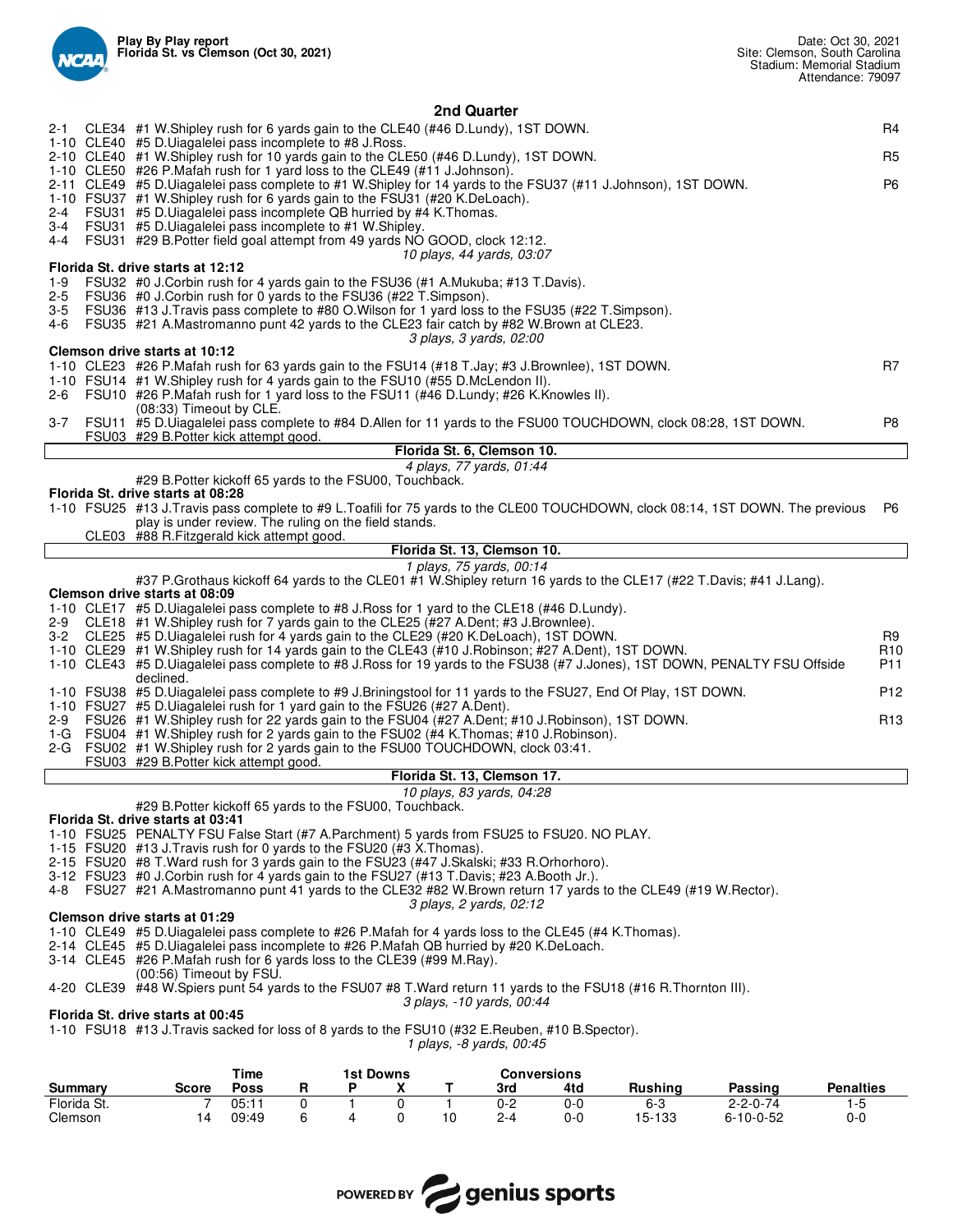

| <b>SECOND QUARTER</b>                                                                             |                |              |                    |                |              |                         |              |                        | <b>FSU</b>     |                |                         |              | <b>CLE</b>   |                |             |
|---------------------------------------------------------------------------------------------------|----------------|--------------|--------------------|----------------|--------------|-------------------------|--------------|------------------------|----------------|----------------|-------------------------|--------------|--------------|----------------|-------------|
| Score                                                                                             |                |              |                    |                |              |                         |              |                        | $\overline{7}$ |                |                         |              | 14           |                |             |
| <b>FIRST DOWNS</b>                                                                                |                |              |                    |                |              |                         |              |                        | $\mathbf{1}$   |                |                         |              | 10           |                |             |
| <b>RUSHES-YARDS (NET)</b>                                                                         |                |              |                    |                |              |                         |              |                        | $6-3$          |                |                         |              | 15-133       |                |             |
| <b>PASSING YDS (NET)</b>                                                                          |                |              |                    |                |              |                         |              |                        | 74             |                |                         |              | 52           |                |             |
| Passes Cmp-Att-Int                                                                                |                |              |                    |                |              |                         |              |                        | $2 - 2 - 0$    |                |                         |              | $6 - 10 - 0$ |                |             |
| <b>TOTAL OFFENSE PLAYS-YARDS</b>                                                                  |                |              |                    |                |              |                         |              |                        | $8 - 77$       |                |                         |              | 25-185       |                |             |
| Fumble Returns-Yards                                                                              |                |              |                    |                |              |                         |              |                        | $0-0$          |                |                         |              | $0-0$        |                |             |
| <b>Punt Returns-Yards</b>                                                                         |                |              |                    |                |              |                         |              |                        | $1 - 11$       |                |                         |              | $1 - 17$     |                |             |
| Kickoff Returns-Yards                                                                             |                |              |                    |                |              |                         |              |                        | $0-0$          |                |                         |              | $1 - 16$     |                |             |
| <b>Interception Returns-Yards</b>                                                                 |                |              |                    |                |              |                         |              |                        | $0-0$          |                |                         |              | $0-0$        |                |             |
| Punts (Number-Avg)                                                                                |                |              |                    |                |              |                         |              |                        | $2 - 41.5$     |                |                         |              | $1 - 54.0$   |                |             |
| Fumbles-Lost                                                                                      |                |              |                    |                |              |                         |              |                        | $0 - 0$        |                |                         |              | $0-0$        |                |             |
| Penalties-Yards                                                                                   |                |              |                    |                |              |                         |              |                        | $1 - 5$        |                |                         |              | $0-0$        |                |             |
| Possession Time                                                                                   |                |              |                    |                |              |                         |              |                        | 05:11          |                |                         |              | 09:49        |                |             |
| <b>Third-Down Conversions</b>                                                                     |                |              |                    |                |              |                         |              |                        | $0$ of $2$     |                |                         |              | $2$ of $4$   |                |             |
| Fourth-Down Conversions                                                                           |                |              |                    |                |              |                         |              |                        | $0$ of $0$     |                |                         |              | $0$ of $0$   |                |             |
| Red-Zone Scores-Chances                                                                           |                |              |                    |                |              |                         |              |                        | $0 - 0$        |                |                         |              | $2 - 2$      |                |             |
|                                                                                                   |                |              | <b>FLORIDA ST.</b> |                |              |                         |              |                        |                | <b>CLEMSON</b> |                         |              |              |                |             |
| Rushing                                                                                           | No.            | Gain         | Loss               | <b>Net</b>     | TD           | Lg                      | Avg          | <b>Rushing</b>         | No.            | Gain           | Loss                    | <b>Net</b>   | TD           | Lg             | Avg         |
| Jashaun Corbin                                                                                    | 3              | 8            | 0                  | 8              | $\mathbf 0$  | $\overline{\mathbf{4}}$ | 2.7          | <b>Will Shipley</b>    | 9              | 73             | $\mathbf 0$             | 73           | $\mathbf{1}$ | 22             | 8.1         |
| <b>Treshaun Ward</b>                                                                              | $\mathbf{1}$   | 3            | $\mathbf 0$        | 3              | $\mathbf 0$  | 3                       | 3.0          | Phil Mafah             | $\overline{4}$ | 63             | 8                       | 55           | 0            | 63             | 13.8        |
| Jordan Travis                                                                                     | 2              | $\mathbf 0$  | 8                  | -8             | $\mathbf 0$  | 0                       | $-4.0$       | DJ Uiagalelei          | 2              | 5              | $\mathbf{0}$            | 5            | 0            | $\overline{4}$ | 2.5         |
| Passing                                                                                           | $C-A-I$        |              | Yds                | TD             | Long         |                         | Sack         | Passing                | $C-A-I$        |                | Yds                     | TD           | Long         |                | Sack        |
| Jordan Travis                                                                                     | $2 - 2 - 0$    |              | 74                 | 1              | 75           |                         | $\mathbf{1}$ | DJ Uiagalelei          | $6 - 10 - 0$   |                | 52                      | $\mathbf{1}$ | 19           |                | 0           |
| Receiving                                                                                         | <b>TAR</b>     | No.          | Yards              | <b>YAC</b>     |              | TD                      | Long         | Receiving              | <b>TAR</b>     | No.            | Yards                   | <b>YAC</b>   |              | TD             | Long        |
| Lawrance Toafili                                                                                  | $\mathbf{1}$   | 1            | 75                 | 61             |              | $\mathbf{1}$            | 75           | Justyn Ross            | 3              | 2              | 20                      | 5            |              | 0              | 19          |
| Ontaria Wilson                                                                                    | $\mathbf{1}$   | $\mathbf{1}$ | $-1$               | $\overline{1}$ |              | $\mathbf{0}$            | $\mathbf{0}$ | <b>Will Shipley</b>    | $\mathbf{2}$   | $\mathbf{1}$   | 14                      | 9            |              | 0              | 14          |
|                                                                                                   |                |              |                    |                |              |                         |              | Davis Allen            | $\mathbf{1}$   | 1              | 11                      | 0            |              | 1              | 11          |
|                                                                                                   |                |              |                    |                |              |                         |              | Jake Briningstool      | $\mathbf{1}$   | $\mathbf{1}$   | 11                      | $\mathbf 0$  |              | 0              | 11          |
| <b>Punting</b>                                                                                    | No.            | Yds          | Avg                | Long           |              | In20                    | TB           | <b>Punting</b>         | No.            | Yds            | Avg                     | Long         |              | In20           | TB          |
| Alex Mastromanno                                                                                  | $\overline{c}$ | 83           | 41.5               | 42             |              | $\mathbf 0$             | 0            | <b>Will Spiers</b>     | 1              | 54             | 54.0                    | 54           |              | $\mathbf{1}$   | $\mathbf 0$ |
| <b>Punt Returns</b>                                                                               | No.            |              | Yards              |                | TD           |                         | Long         | <b>Punt Returns</b>    | No.            |                | Yards                   |              | TD           |                | Long        |
| <b>Treshaun Ward</b>                                                                              | $\mathbf{1}$   |              | 11                 |                | 0            |                         | 11           | <b>Will Brown</b>      | $\mathbf{1}$   |                | 17                      |              | $\mathbf 0$  |                | 17          |
| <b>Kick Returns</b>                                                                               | No.            |              | Yards              |                | TD           |                         | Long         | <b>Kick Returns</b>    | No.            |                | Yards                   |              | <b>TD</b>    |                | Long        |
|                                                                                                   |                |              |                    |                |              |                         |              | <b>Will Shipley</b>    | 1              |                | 16                      |              | 0            |                | 16          |
| <b>Tackles</b>                                                                                    | UA-A           |              | <b>Total</b>       |                | <b>Sacks</b> |                         | <b>TFL</b>   | <b>Tackles</b>         | UA-A           |                | Total                   |              | <b>Sacks</b> |                | <b>TFL</b>  |
| Akeem Dent                                                                                        | $1 - 3$        |              | 4                  |                | 0.0          |                         | 0.0          | <b>Trenton Simpson</b> | $2 - 0$        |                | 2                       |              | 0.0          |                | 1.0         |
| DJ Lundy                                                                                          | $3 - 1$        |              | 4                  |                | $0.0\,$      |                         | $0.5\,$      | <b>Tyler Davis</b>     | $0-2$          |                | $\overline{\mathbf{c}}$ |              | 0.0          |                | 0.0         |
| Jammie Robinson                                                                                   | $0 - 3$        |              | 3                  |                | 0.0          |                         | 0.0          | Andrew Booth Jr.       | $0 - 1$        |                | 1                       |              | 0.0          |                | 0.0         |
| Jarvis Brownlee                                                                                   | $0 - 2$        |              | $\overline{c}$     |                | 0.0          |                         | $0.0\,$      | Andrew Mukuba          | $0 - 1$        |                | $\mathbf{1}$            |              | 0.0          |                | 0.0         |
| Qtr Time Scoring Play                                                                             |                |              |                    |                |              |                         |              |                        |                |                |                         |              |              |                | V-H         |
| 08:28 CLE - #84 D.Allen 11 yd pass from #5 D.Uiagalelei (#29 B.Potter kick), 4-77, 01:44<br>2nd   |                |              |                    |                |              |                         |              |                        |                |                |                         |              |              |                | $0 - 7$     |
| 2nd 08:14 FSU - #9 L. Toafili 75 yd pass from #13 J. Travis (#88 R. Fitzgerald kick), 1-75, 00:14 |                |              |                    |                |              |                         |              |                        |                |                |                         |              |              |                | $7 - 7$     |
|                                                                                                   |                |              |                    |                |              |                         |              |                        |                |                |                         |              |              |                |             |

2nd 03:41 CLE - #1 W.Shipley 2 yd rush (#29 B.Potter kick), 10-83, 04:28 7-14

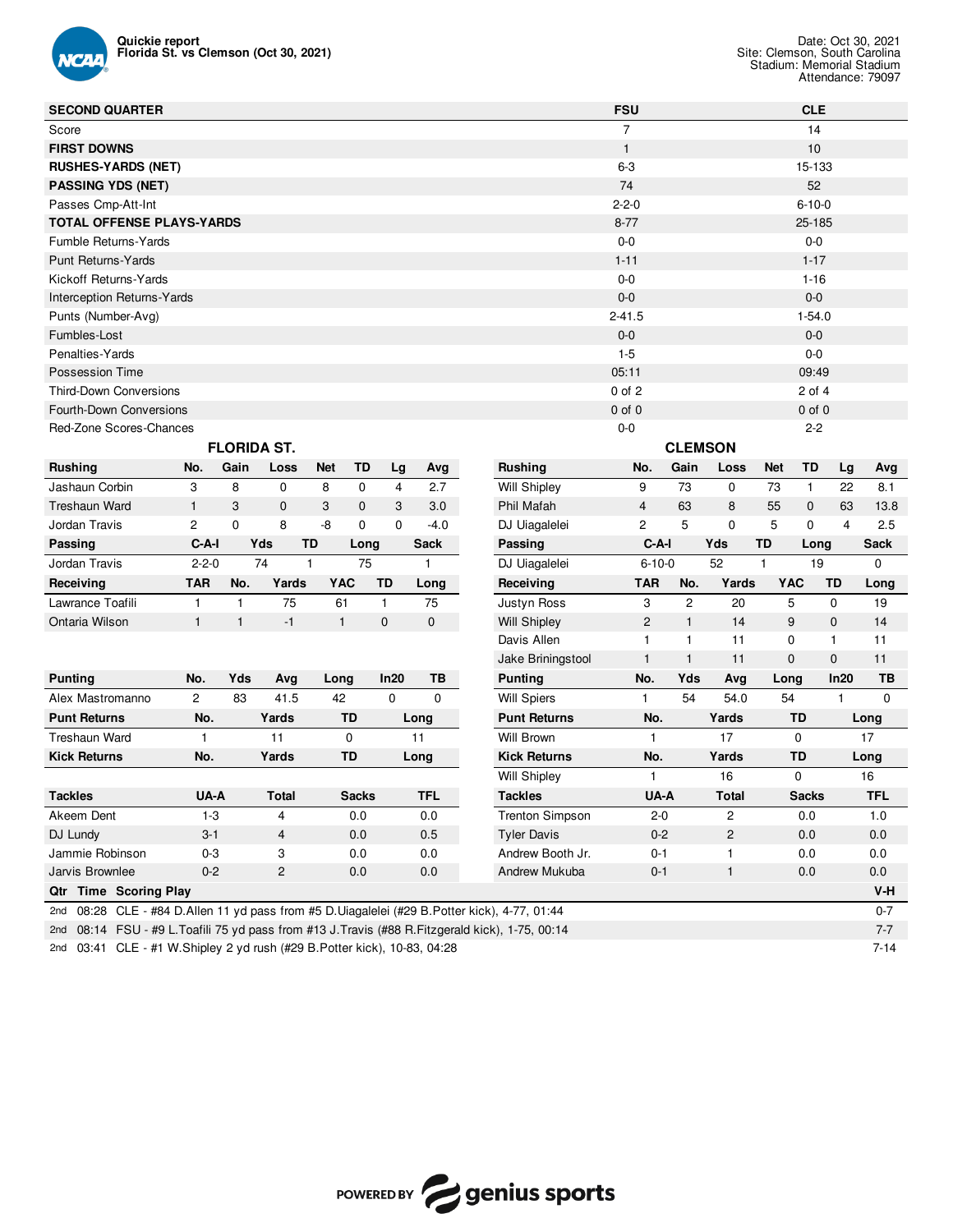

## **3rd Quarter**

|             |         | #29 B. Potter kickoff 65 yards to the FSU00, Touchback.<br>Florida St. drive starts at 15:00                                                                                                  |                     |        |                       |                  |        |                           |                    |                                                                                                                                                                                                                                    |                                      |                   |
|-------------|---------|-----------------------------------------------------------------------------------------------------------------------------------------------------------------------------------------------|---------------------|--------|-----------------------|------------------|--------|---------------------------|--------------------|------------------------------------------------------------------------------------------------------------------------------------------------------------------------------------------------------------------------------------|--------------------------------------|-------------------|
|             |         | 1-10 FSU40 #13 J. Travis pass incomplete to #11 M. McClain QB hurried by #25 J. Phillips.                                                                                                     |                     |        |                       |                  |        |                           |                    | 1-10 FSU25 #13 J. Travis pass complete to #11 M. McClain for 15 yards to the FSU40, out of bounds, 1ST DOWN.                                                                                                                       |                                      | P7                |
|             |         | 2-10 FSU40 #0 J.Corbin rush for 3 yards loss to the FSU37 (#98 M.Murphy).<br>3-13 FSU37 #13 J.Travis rush for 12 yards gain to the FSU49 (#25 J.Phillips; #10 B.Spector).                     |                     |        |                       |                  |        |                           |                    |                                                                                                                                                                                                                                    |                                      |                   |
|             |         | 4-1 FSU49 #0 J.Corbin rush for 0 yards to the FSU49 (#98 M.Murphy; #22 T.Simpson).                                                                                                            |                     |        |                       |                  |        | 5 plays, 24 yards, 02:13  |                    |                                                                                                                                                                                                                                    |                                      |                   |
|             |         | Clemson drive starts at 12:47                                                                                                                                                                 |                     |        |                       |                  |        |                           |                    |                                                                                                                                                                                                                                    |                                      |                   |
|             |         | 1-10 FSU49 PENALTY CLE False Start (#1 W.Shipley) 5 yards from FSU49 to CLE46. NO PLAY.                                                                                                       |                     |        |                       |                  |        |                           |                    | 1-15 CLE46 #5 D.Uiagalelei pass complete to #10 J.Ngata for 29 yards to the FSU25 (#7 J.Jones), 1ST DOWN.                                                                                                                          |                                      | P <sub>14</sub>   |
| 2-9         |         | 1-10 FSU25 #1 W. Shipley rush for 1 yard gain to the FSU24 (#20 K. De Loach).<br>FSU24 #5 D.Uiagalelei pass complete to #1 W.Shipley for 4 yards to the FSU20 (#26 K.Knowles II).             |                     |        |                       |                  |        |                           |                    |                                                                                                                                                                                                                                    |                                      |                   |
| 3-5         |         | FSU20 #5 D. Uiagalelei pass incomplete to #8 J. Ross QB hurried by #27 A. Dent.                                                                                                               |                     |        |                       |                  |        |                           |                    |                                                                                                                                                                                                                                    |                                      |                   |
|             |         | 4-5 FSU20 #29 B. Potter field goal attempt from 37 yards NO GOOD, clock 10:57.                                                                                                                |                     |        |                       |                  |        | 5 plays, 29 yards, 01:50  |                    |                                                                                                                                                                                                                                    |                                      |                   |
|             |         | Florida St. drive starts at 10:57                                                                                                                                                             |                     |        |                       |                  |        |                           |                    |                                                                                                                                                                                                                                    |                                      |                   |
|             |         |                                                                                                                                                                                               |                     |        |                       |                  |        |                           |                    | 1-10 FSU20 #13 J. Travis pass complete to #88 K. Poitier for 5 yards to the FSU25 (#0 B. Carter; #12 T. Venables).<br>2-5 FSU25 #13 J.Travis pass complete to #21 D.Williamson for 7 yards to the FSU32 (#47 J.Skalski), 1ST DOWN. |                                      | P <sub>8</sub>    |
|             |         | 1-10 FSU32 #13 J. Travis pass incomplete QB hurried by #0 B. Carter.<br>2-10 FSU32 #9 L. Toafili rush for 1 yard gain to the FSU33 (#24 N. Turner).                                           |                     |        |                       |                  |        |                           |                    |                                                                                                                                                                                                                                    |                                      |                   |
|             |         |                                                                                                                                                                                               |                     |        |                       |                  |        |                           |                    | 3-9 FSU33 #13 J. Travis pass complete to #6 K. Helton for 14 yards to the FSU47 (#24 N. Turner), 1ST DOWN.                                                                                                                         |                                      | P <sub>9</sub>    |
|             |         | 1-10 FSU47 #13 J. Travis pass incomplete to #6 K. Helton QB hurried by #13 T. Davis.<br>2-10 FSU47 #13 J. Travis sacked for loss of 5 yards to the FSU42 (#98 M. Murphy).                     |                     |        |                       |                  |        |                           |                    |                                                                                                                                                                                                                                    |                                      |                   |
|             |         |                                                                                                                                                                                               |                     |        |                       |                  |        |                           |                    | 3-15 FSU42 #13 J.Travis sacked for loss of 3 yards to the FSU45 (#3 X.Thomas), fumble by #13 J.Travis recovered by FSU #53 M.Smith                                                                                                 |                                      |                   |
|             |         | at FSU45, End Of Play.<br>4-12 FSU45 #21 A.Mastromanno punt 39 yards to the CLE16 fair catch by #82 W.Brown at CLE16.                                                                         |                     |        |                       |                  |        |                           |                    |                                                                                                                                                                                                                                    |                                      |                   |
|             |         | Clemson drive starts at 07:00                                                                                                                                                                 |                     |        |                       |                  |        | 8 plays, 25 yards, 03:57  |                    |                                                                                                                                                                                                                                    |                                      |                   |
|             |         | 1-10 CLE16 #5 D.Uiagalelei pass incomplete to #1 W.Shipley broken up by #33 A.Gainer.                                                                                                         |                     |        |                       |                  |        |                           |                    |                                                                                                                                                                                                                                    |                                      |                   |
|             |         | 2-10 CLE16 #26 P.Mafah rush for 3 yards loss to the CLE13 (#30 Q.Fuller).                                                                                                                     |                     |        |                       |                  |        |                           |                    | 3-13 CLE13 #5 D.Uiagalelei pass intercepted by #37 O.Cooper at CLE40 #37 O.Cooper return for 2 yards loss to the CLE42 (#10                                                                                                        |                                      |                   |
|             |         | J.Ngata).                                                                                                                                                                                     |                     |        |                       |                  |        | 3 plays, -3 yards, 00:57  |                    |                                                                                                                                                                                                                                    |                                      |                   |
|             |         | Florida St. drive starts at 06:03                                                                                                                                                             |                     |        |                       |                  |        |                           |                    |                                                                                                                                                                                                                                    |                                      |                   |
|             |         | 1-10 CLE42 PENALTY FSU False Start (#58 D.Love-Taylor) 5 yards from CLE42 to CLE47. NO PLAY.<br>1-15 CLE47 #0 J.Corbin rush for 2 yards gain to the CLE45 (#47 J.Skalski).                    |                     |        |                       |                  |        |                           |                    |                                                                                                                                                                                                                                    |                                      |                   |
|             |         | 2-13 CLE45 #13 J.Travis pass complete to #4 J.Wilson for 7 yards to the CLE38 (#20 N.Wiggins).                                                                                                |                     |        |                       |                  |        |                           |                    |                                                                                                                                                                                                                                    |                                      |                   |
|             |         | 3-6 CLE38 #13 J.Travis rush for 1 yard gain to the CLE37 (#5 K.Henry).<br>4-5 CLE37 PENALTY FSU False Start (#75 D. Gibbons) 5 yards from CLE37 to CLE42. NO PLAY.                            |                     |        |                       |                  |        |                           |                    |                                                                                                                                                                                                                                    |                                      |                   |
|             |         | 4-10 CLE42 #21 A.Mastromanno punt 38 yards to the CLE04.                                                                                                                                      |                     |        |                       |                  |        | 3 plays, 0 yards, 02:31   |                    |                                                                                                                                                                                                                                    |                                      |                   |
|             |         | Clemson drive starts at 03:32                                                                                                                                                                 |                     |        |                       |                  |        |                           |                    |                                                                                                                                                                                                                                    |                                      |                   |
|             |         | 1-10 CLE04 #26 P.Mafah rush for 7 yards gain to the CLE11 (#46 D.Lundy).<br>2-3 CLE11 #26 P.Mafah rush for 6 yards gain to the CLE17 (#46 D.Lundy), 1ST DOWN.                                 |                     |        |                       |                  |        |                           |                    |                                                                                                                                                                                                                                    |                                      | R <sub>15</sub>   |
|             |         | 1-10 CLE17 #5 D.Uiagalelei sacked for loss of 2 yards to the CLE15 (#4 K.Thomas).                                                                                                             |                     |        |                       |                  |        |                           |                    |                                                                                                                                                                                                                                    |                                      |                   |
|             |         | 2-12 CLE15 #5 D.Uiagalelei rush for 3 yards gain to the CLE18 (#91 R.Cooper).                                                                                                                 |                     |        |                       |                  |        |                           |                    | 3-9 CLE18 #5 D.Uiagalelei pass complete to #8 J.Ross for 12 yards to the CLE30, out of bounds, 1ST DOWN.                                                                                                                           |                                      | P <sub>16</sub>   |
|             |         | 1-10 CLE30 #26 P.Mafah rush for 1 yard gain to the CLE31 (#55 D.McLendon II; #20 K.DeLoach).<br>2-9 CLE31 #5 D.Uiagalelei pass complete to #84 D.Allen for 3 yards to the CLE34 (#27 A.Dent). |                     |        |                       |                  |        |                           |                    |                                                                                                                                                                                                                                    |                                      |                   |
|             |         |                                                                                                                                                                                               |                     |        |                       |                  |        |                           |                    |                                                                                                                                                                                                                                    |                                      |                   |
| Summary     |         | <b>Score</b>                                                                                                                                                                                  | Time<br><b>Poss</b> | R      | <b>1st Downs</b><br>Р | x                | т      | <b>Conversions</b><br>3rd | 4td                | Rushing                                                                                                                                                                                                                            | Passing                              | <b>Penalties</b>  |
| Florida St. | Clemson | 0<br>$\Omega$                                                                                                                                                                                 | 08:41<br>02:47      | 0<br>1 | 3<br>2                | $\mathbf 0$<br>0 | 3<br>3 | $1 - 4$<br>$1 - 3$        | $0 - 1$<br>$0 - 0$ | $8 - 11$<br>7-13                                                                                                                                                                                                                   | $5 - 8 - 0 - 48$<br>$4 - 7 - 1 - 48$ | $2 - 10$<br>$1-5$ |

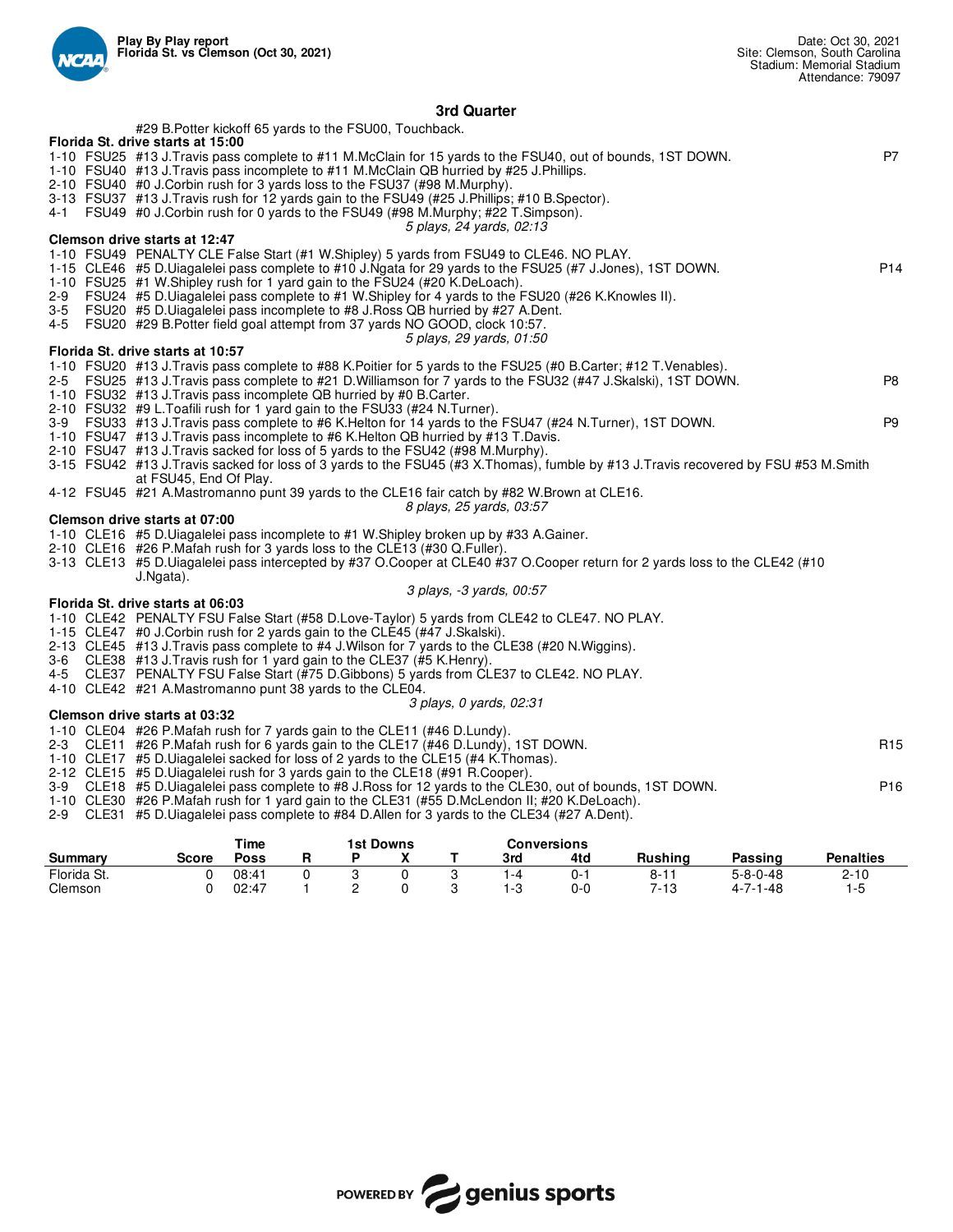

Malik McClain 2 1 15 0 0 15 Keyshawn Helton 2 1 14 4 0 14 Darion Williamson 1 1 1 7 4 0 7 Jordan Wilson 1 1 1 7 4 0 7

**Punting No. Yds Avg Long In20 TB** Alex Mastromanno 2 77 38.5 39 2 0

| <b>THIRD QUARTER</b>              |                |                    |                   |              |              |                |                |                     | <b>FSU</b>  |                |                |                |              | <b>CLE</b>   |                |             |
|-----------------------------------|----------------|--------------------|-------------------|--------------|--------------|----------------|----------------|---------------------|-------------|----------------|----------------|----------------|--------------|--------------|----------------|-------------|
| Score                             |                |                    |                   |              |              |                |                |                     | 0           |                |                |                |              | $\mathbf 0$  |                |             |
| <b>FIRST DOWNS</b>                |                |                    |                   |              |              |                |                |                     | 3           |                |                |                |              | 3            |                |             |
| <b>RUSHES-YARDS (NET)</b>         |                |                    |                   |              |              |                |                |                     | $8 - 11$    |                |                |                |              | $7 - 13$     |                |             |
| <b>PASSING YDS (NET)</b>          |                |                    |                   |              |              |                |                |                     | 48          |                |                |                |              | 48           |                |             |
| Passes Cmp-Att-Int                |                |                    |                   |              |              |                |                |                     | $5 - 8 - 0$ |                |                |                |              | $4 - 7 - 1$  |                |             |
| <b>TOTAL OFFENSE PLAYS-YARDS</b>  |                |                    |                   |              |              |                |                |                     | 16-59       |                |                |                |              | 14-61        |                |             |
| Fumble Returns-Yards              |                |                    |                   |              |              |                |                |                     | $0 - 0$     |                |                |                |              | $0-0$        |                |             |
| <b>Punt Returns-Yards</b>         |                |                    |                   |              |              |                |                |                     | $0 - 0$     |                |                |                |              | $0-0$        |                |             |
| Kickoff Returns-Yards             |                |                    |                   |              |              |                |                |                     | $0 - 0$     |                |                |                |              | $0-0$        |                |             |
| <b>Interception Returns-Yards</b> |                |                    |                   |              |              |                |                |                     | $1 - 2$     |                |                |                |              | $0-0$        |                |             |
| Punts (Number-Avg)                |                |                    |                   |              |              |                |                |                     | $2 - 38.5$  |                |                |                |              | $0 - 0.0$    |                |             |
| Fumbles-Lost                      |                |                    |                   |              |              |                |                |                     | $1 - 0$     |                |                |                |              | $0-0$        |                |             |
| Penalties-Yards                   |                |                    |                   |              |              |                |                |                     | $2 - 10$    |                |                |                |              | $1 - 5$      |                |             |
| Possession Time                   |                |                    |                   |              |              |                |                |                     | 08:41       |                |                |                |              | 02:47        |                |             |
| <b>Third-Down Conversions</b>     |                |                    |                   |              |              |                |                |                     | $1$ of $4$  |                |                |                |              | $1$ of $3$   |                |             |
| Fourth-Down Conversions           |                |                    |                   |              |              |                |                |                     | $0$ of 1    |                |                |                |              | $0$ of $0$   |                |             |
| Red-Zone Scores-Chances           |                |                    |                   |              |              |                |                |                     | $0-0$       |                |                |                |              | $0 - 1$      |                |             |
|                                   |                | <b>FLORIDA ST.</b> |                   |              |              |                |                |                     |             |                | <b>CLEMSON</b> |                |              |              |                |             |
| <b>Rushing</b>                    | No.            | Gain               | Loss              | <b>Net</b>   | TD           | Lg             | Avg            | <b>Rushing</b>      |             | No.            | Gain           | Loss           | <b>Net</b>   | <b>TD</b>    | Lg             | Avg         |
| Jordan Travis                     | $\overline{4}$ | 16                 | 5                 | 11           | $\mathbf 0$  | 12             | 2.8            | Phil Mafah          |             | $\overline{4}$ | 14             | 3              | 11           | $\mathbf 0$  | $\overline{7}$ | 2.8         |
| Lawrance Toafili                  | $\mathbf{1}$   | $\mathbf{1}$       | $\mathbf 0$       | $\mathbf{1}$ | $\mathbf{0}$ | $\mathbf{1}$   | 1.0            | DJ Uiagalelei       |             | $\overline{2}$ | 3              | $\overline{2}$ | $\mathbf{1}$ | $\mathbf{0}$ | 3              | 0.5         |
| Maurice Smith                     | 0              | 0                  | 0                 | 0            | 0            | 0              | 0.0            | <b>Will Shipley</b> |             | $\mathbf{1}$   | 1              | 0              | 1            | $\mathbf 0$  | 1              | 1.0         |
| Jashaun Corbin                    | 3              | $\overline{2}$     | 3                 | $-1$         | $\mathbf{0}$ | $\overline{2}$ | $-0.3$         |                     |             |                |                |                |              |              |                |             |
| Passing                           | $C-A-I$        |                    | Yds<br>TD         |              | Long         |                | <b>Sack</b>    | Passing             |             | $C-A-I$        |                | Yds            | <b>TD</b>    | Long         |                | <b>Sack</b> |
| Jordan Travis                     | $5 - 8 - 0$    |                    | 48<br>$\mathbf 0$ |              | 15           |                | $\overline{c}$ | DJ Uiagalelei       |             | $4 - 7 - 1$    |                | 48             | $\mathbf 0$  | 29           |                |             |
| Receiving                         | <b>TAR</b>     | No.                | Yards             | <b>YAC</b>   | <b>TD</b>    |                | Long           | Receiving           |             | <b>TAR</b>     | No.            | Yards          | <b>YAC</b>   |              | <b>TD</b>      | Long        |

**Qtr Time Scoring Play** 

| Passing             | C-A-I       | Yds | <b>TD</b> | Long       |          | <b>Sack</b> |
|---------------------|-------------|-----|-----------|------------|----------|-------------|
| DJ Uiagalelei       | $4 - 7 - 1$ | 48  | 0         | 29         |          |             |
| Receiving           | TAR         | No. | Yards     | <b>YAC</b> | TD       | Long        |
| Joseph Ngata        | 2           |     | 29        | 11         | 0        | 29          |
| Justyn Ross         | 2           |     | 12        | 10         | $\Omega$ | 12          |
| <b>Will Shipley</b> | 2           |     | 4         | 8          | 0        | 4           |
| Davis Allen         |             | 1   | 3         | 7          | $\Omega$ | 3           |
| Puntina             | No.         | Yds | Ava       | Lona       | In20     | ΤВ          |

| טווווטווטוומאו גאור   |         | ບບ.ບ           | ື            | v    |                       |         |              |              |            |
|-----------------------|---------|----------------|--------------|------|-----------------------|---------|--------------|--------------|------------|
| <b>Punt Returns</b>   | No.     | Yards          | TD           | Long | <b>Punt Returns</b>   | No.     | Yards        | TD           | Long       |
| Kick Returns          | No.     | Yards          | TD           | Long | <b>Kick Returns</b>   | No.     | Yards        | TD           | Long       |
| Tackles               | UA-A    | <b>Total</b>   | <b>Sacks</b> | TFL  | <b>Tackles</b>        | UA-A    | <b>Total</b> | <b>Sacks</b> | <b>TFL</b> |
| DJ Lundy              | $2 - 0$ | 2              | 0.0          | 0.0  | Myles Murphy          | $2 - 1$ | З            | 0. ا         | 2.0        |
| Kalen DeLoach         | $1 - 1$ | $\overline{c}$ | 0.0          | 0.0  | James Skalski         | $2 - 0$ | 2            | 0.0          | 0.0        |
| Akeem Dent            | 1-0     |                | 0.0          | 0.0  | Nolan Turner          | $2 - 0$ | 2            | 0.0          | 0.0        |
| Derrick McLendon II   | $0 - 1$ |                | 0.0          | 0.0  | <b>Barrett Carter</b> | $0 - 1$ |              | 0.0          | 0.0        |
| Qtr Time Scoring Play |         |                |              |      |                       |         |              |              | $V-H$      |

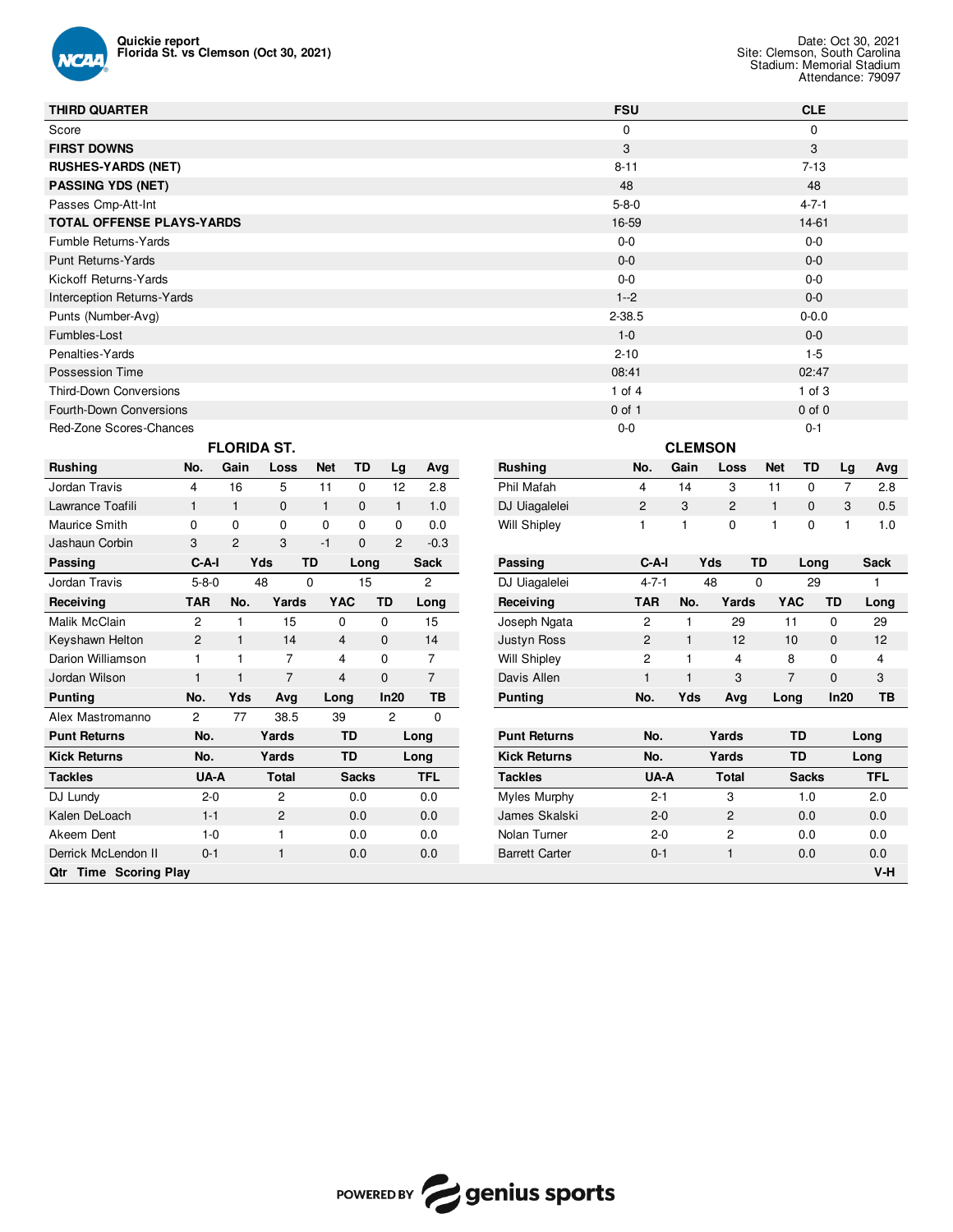

#### **4th Quarter**

- 3-6 CLE34 #5 D.Uiagalelei pass complete to #8 J.Ross for 25 yards to the FSU41 (#3 J.Brownlee), 1ST DOWN. P17
	-
- 1-10 FSU41 #1 W.Shipley rush for 2 yards gain to the FSU39 (#4 K.Thomas). 2-8 FSU39 #5 D.Uiagalelei pass complete to #6 E.Williams for 2 yards loss to the FSU41 fumbled by #6 E.Williams at FSU42 forced by #10 J.Robinson recovered by FSU #33 A.Gainer at FSU41, End Of Play. The previous play is under review. The ruling on the field is confirmed. *10 plays, 55 yards, 01:08*

#### **Florida St. drive starts at 13:52**

1-10 FSU41 #8 T.Ward rush for 5 yards gain to the FSU46 fumbled by #8 T.Ward at FSU45 recovered by CLE #1 A.Mukuba at FSU46, End Of Play.

#### *1 plays, 5 yards, 00:08*

- **Clemson drive starts at 13:44**
- 1-10 FSU46 #1 W.Shipley rush for 9 yards gain to the FSU37 (#10 J.Robinson; #46 D.Lundy).
- FSU37 #1 W.Shipley rush for 4 yards gain to the FSU33 (#91 R.Cooper; #46 D.Lundy), 1ST DOWN.
- 1-10 FSU33 #1 W.Shipley rush for 1 yard gain to the FSU32 (#46 D.Lundy).
- FSU32 #5 D.Uiagalelei pass incomplete to #11 A.Ajou.
- 3-9 FSU32 #5 D.Uiagalelei pass incomplete to #81 D.Swinney PENALTY FSU Pass Interference (#7 J.Jones) 15 yards from FSU32 to FSU17, 1ST DOWN. NO PLAY. X19
- 1-10 FSU17 #5 D.Uiagalelei pass incomplete to #6 E.Williams.
- 2-10 FSU17 #1 W.Shipley rush for 4 yards gain to the FSU13 (#46 D.Lundy).<br>3-6 FSU13 #5 D.Ulagalelei pass incomplete QB hurried by #99 M.Ray.
- FSU13 #5 D.Uiagalelei pass incomplete QB hurried by #99 M.Ray.
- 4-6 FSU13 #29 B.Potter field goal attempt from 30 yards NO GOOD, clock 11:00.
	- *8 plays, 33 yards, 02:44*

#### **Florida St. drive starts at 11:00**

1-10 FSU20 #13 J.Travis pass complete to #4 J.Wilson for 24 yards to the FSU44 (#12 T.Venables), 1ST DOWN. P10

- 1-10 FSU44 #13 J.Travis rush for 3 yards gain to the FSU47, out of bounds.
- 2-7 FSU47 #9 L.Toafili rush for 2 yards gain to the FSU49 (#1 A.Mukuba).
- 3-5 FSU49 #13 J.Travis pass incomplete to #6 K.Helton.
- 4-5 FSU49 PENALTY FSU Delay Of Game 5 yards from FSU49 to FSU44. NO PLAY.
- 4-10 FSU44 #21 A.Mastromanno punt 42 yards to the CLE14 fair catch by #82 W.Brown at CLE14.
	- *4 plays, 24 yards, 01:58*

#### **Clemson drive starts at 09:02**

- 1-10 CLE14 #5 D.Uiagalelei pass complete to #80 B.Collins for 9 yards to the CLE23 (#27 A.Dent).
- 2-1 CLE23 #1 W.Shipley rush for 0 yards to the CLE23 (#0 F.Lovett).
- 3-1 CLE23 PENALTY CLE False Start (#74 M.Tate) 5 yards from CLE23 to CLE18. NO PLAY.
- 3-6 CLE18 #5 D.Uiagalelei sacked for loss of 12 yards to the CLE06 (#11 J.Johnson), fumble by #5 D.Uiagalelei recovered by FSU #11
	- J.Johnson at CLE06 #11 J.Johnson return 6 yards to the CLE00 TOUCHDOWN, clock 07:39.
	- CLE03 #88 R.Fitzgerald kick attempt good.

## **Florida St. 20, Clemson 17.**

- *3 plays, -8 yards, 01:23*
- PENALTY FSU UNS: Unsportsmanlike Conduct 15 yards from FSU35 to FSU20. NO PLAY.
- #37 P.Grothaus kickoff 68 yards to the CLE12 #1 W.Shipley return 26 yards to the CLE38 (#20 K.DeLoach; #33 A.Gainer).

#### **Clemson drive starts at 07:33**

- 1-10 CLE38 #1 W.Shipley rush for 4 yards gain to the CLE42 (#99 M.Ray).
- 2-6 CLE42 #1 W.Shipley rush for 0 yards to the CLE42 (#0 F.Lovett).
- 3-6 CLE42 #5 D.Uiagalelei sacked for loss of 8 yards to the CLE34 (#99 M.Ray, #4 K.Thomas).
- 4-14 CLE34 #48 W.Spiers punt 47 yards to the FSU19.

#### *3 plays, -4 yards, 01:57*

- **Florida St. drive starts at 05:36** 1-10 FSU19 PENALTY FSU False Start (#76 D.Washington) 5 yards from FSU19 to FSU14. NO PLAY.
- 1-15 FSU14 #13 J.Travis rush for 1 yard gain to the FSU15 (#31 M.Goodrich).
- 2-14 FSU15 #13 J.Travis rush for 2 yards gain to the FSU17 (#3 X.Thomas).
- (04:39) Timeout by CLE.
- 3-12 FSU17 #13 J.Travis rush for 3 yards gain to the FSU20 (#13 T.Davis).
- 4-9 FSU20 #21 A.Mastromanno punt 38 yards to the CLE42 fair catch by #22 W.Swinney at CLE42.
	- *3 plays, 1 yards, 01:48*

## **Clemson drive starts at 03:48**

- 1-10 CLE42 #5 D.Uiagalelei pass incomplete to #80 B.Collins PENALTY FSU Pass Interference (#26 K.Knowles II) 15 yards from CLE42 X20 to FSU43, 1ST DOWN. NO PLAY.
- 1-10 FSU43 #5 D.Uiagalelei rush for 2 yards gain to the FSU41 (#27 A.Dent).
- 2-8 FSU41 #5 D.Uiagalelei rush for 5 yards gain to the FSU36 (#46 D.Lundy) PENALTY FSU Personal Foul (#46 D.Lundy) 15 yards from FSU36 to FSU21, 1ST DOWN. X21

1-10 FSU21 #1 W.Shipley rush for 21 yards gain to the FSU00 TOUCHDOWN, clock 02:53, 1ST DOWN. R22 FSU03 #29 B.Potter kick attempt good.

## **Florida St. 20, Clemson 24.**

## *3 plays, 58 yards, 00:55*

#29 B.Potter kickoff 65 yards to the FSU00 #8 T.Ward return 26 yards to the FSU26 (#25 J.Phillips).

#### **Florida St. drive starts at 02:57**

- 1-10 FSU26 #13 J.Travis pass complete to #4 J.Wilson for 5 yards to the FSU31, End Of Play.
- FSU31 #9 L.Toafili rush for 8 yards gain to the FSU39 (#98 M.Murphy), 1ST DOWN. Funching the state of the R11
- 1-10 FSU39 #13 J.Travis pass incomplete broken up by #31 M.Goodrich QB hurried by #13 T.Davis.
- 2-10 FSU39 #13 J.Travis sacked for loss of 3 yards to the FSU36 (#98 M.Murphy).
- (01:50) Timeout by FSU.
- 3-13 FSU36 #13 J.Travis sacked for loss of 19 yards to the FSU17 (#98 M.Murphy, #33 R.Orhorhoro). The previous play is under review. The ruling on the field has been overturned. The runner was down by contact (OVERTURNED PLAY: #13 J.Travis

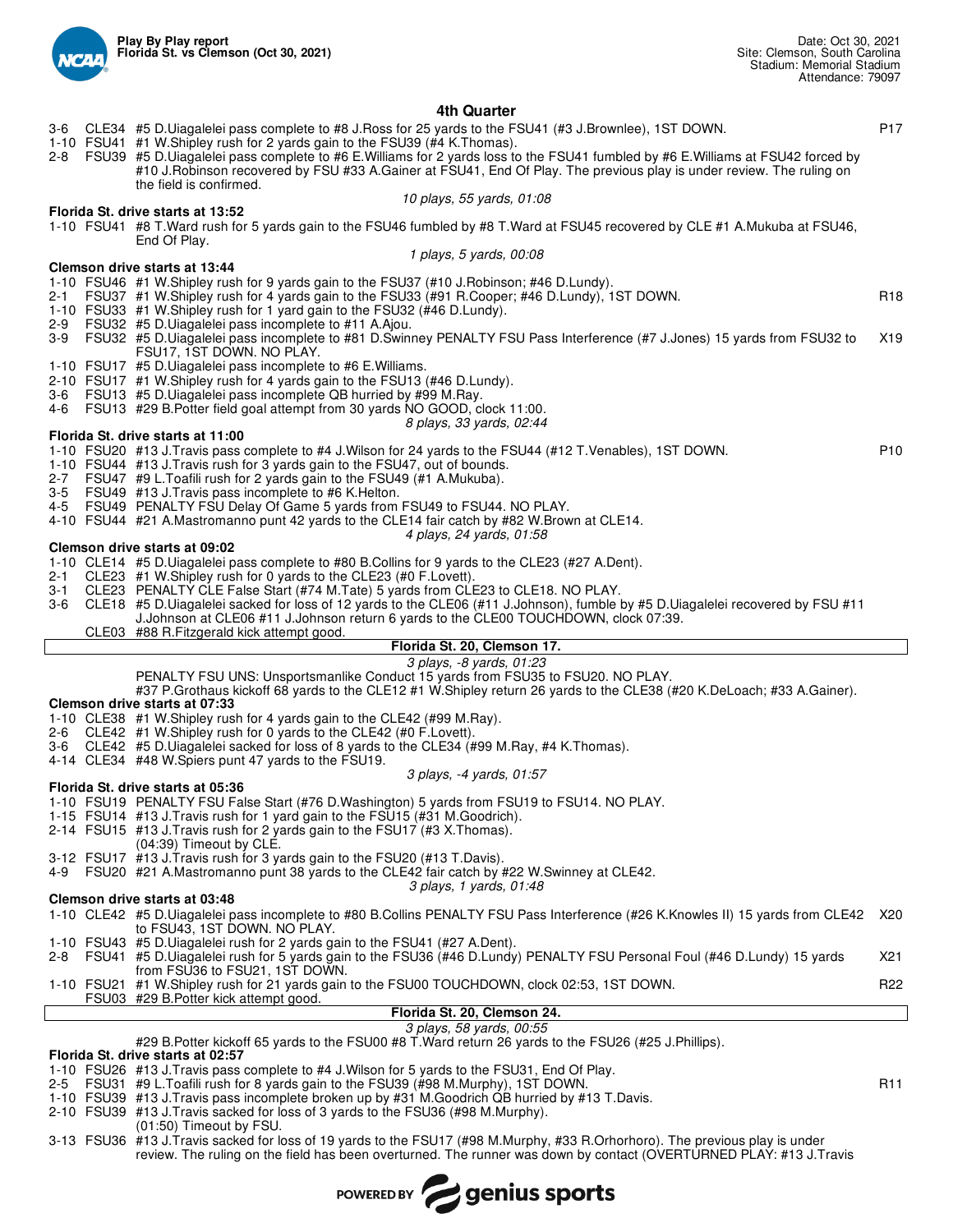

sacked for loss of 19 yards to the FSU17 (#98 M.Murphy, #33 R.Orhorhoro)). 4-32 FSU17 #21 A.Mastromanno punt 52 yards to the CLE31.

*5 plays, -9 yards, 01:31*

*3 plays, 4 yards, 01:03*

## **Clemson drive starts at 01:26**

|         | 1-10 CLE31 #1 W. Shipley rush for 3 yards gain to the CLE34 (#11 J. Johnson). |
|---------|-------------------------------------------------------------------------------|
|         | $(01:23)$ Timeout by FSU.                                                     |
| $2 - 7$ | CLE34 #1 W. Shipley rush for 1 yard gain to the CLE35 (#91 R. Cooper).        |
|         | $(01:19)$ Timeout by FSU.                                                     |
| $3-6$   | CLE35 #1 W. Shipley rush for 0 yards to the CLE35 (#91 R. Cooper).            |
|         | (00:34) Timeout by CLE.                                                       |
|         | (00:34) Timeout by CLE.                                                       |
|         |                                                                               |

4-6 CLE35 #48 W.Spiers punt 56 yards to the FSU09.

## **Florida St. drive starts at 00:23**

1-10 FSU09 #13 J.Travis pass complete to #6 K.Helton for 24 yards to the FSU33 (#10 B.Spector), 1ST DOWN. P12

1-10 FSU33 #13 J.Travis pass incomplete to #7 A.Parchment broken up by #1 A.Mukuba.

2-10 FSU33 #13 J.Travis pass complete to #8 T.Ward for 30 yards loss to the FSU03 lateral to #7 A.Parchment to the FSU15 lateral to #13 J.Travis to the FSU42 lateral to #9 L.Toafili to the FSU10 fumbled by #9 L.Toafili at FSU10 recovered by CLE #0 B.Carter at FSU03 #0 B.Carter return 3 yards to the FSU00 TOUCHDOWN, clock 00:00.

Clemson 13 09:16 2 1 3 6 1-5 0-0 16-36 3-6-0-32 1-5

|             | <b>Broartor at Footo II's Broartor Foturii o Varus to the Footo TOOOHDOWN, 0100N 00.00.</b> |             |  |           |                             |                    |         |                  |                  |
|-------------|---------------------------------------------------------------------------------------------|-------------|--|-----------|-----------------------------|--------------------|---------|------------------|------------------|
|             |                                                                                             |             |  |           | Florida St. 20, Clemson 30. |                    |         |                  |                  |
|             |                                                                                             |             |  |           | 3 plays, -6 yards, 00:23    |                    |         |                  |                  |
|             |                                                                                             | Time        |  | 1st Downs |                             | <b>Conversions</b> |         |                  |                  |
| Summarv     | <b>Score</b>                                                                                | <b>Poss</b> |  |           | 3rd                         | 4td                | Rushina | Passing          | <b>Penalties</b> |
| Florida St. |                                                                                             | 05:44       |  |           | 0-3                         | 0-0                | $9-2$   | $4 - 7 - 0 - 23$ | $6 - 70$         |